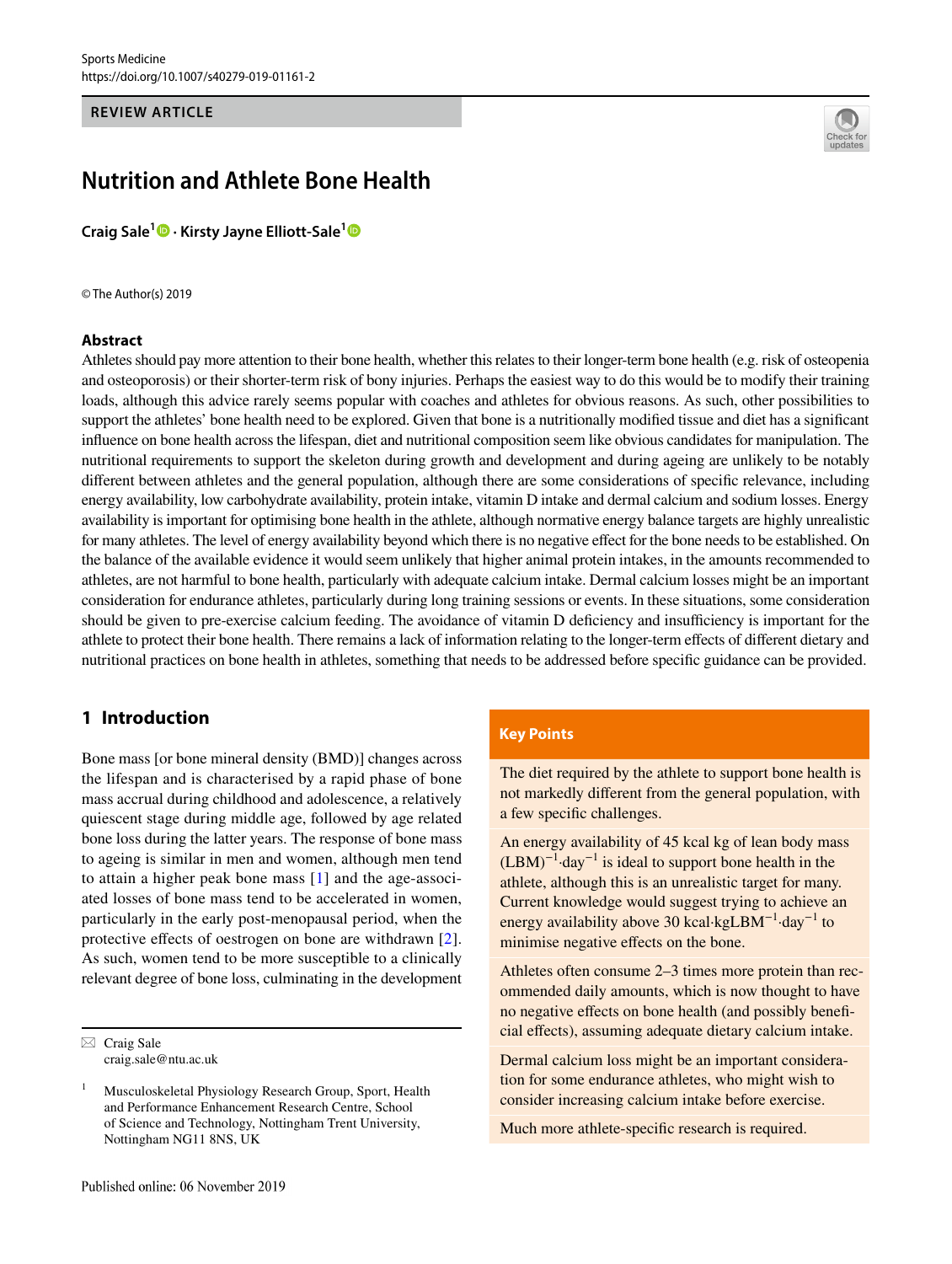of osteopenia and/or osteoporosis [[3](#page-10-2)], although these are most defnitely not exclusively female conditions.

Osteoporosis is defned, by the World Health Organization [[4\]](#page-10-3), as "a progressive systemic skeletal disease characterised by low bone mass and micro-architectural deterioration of bone tissue, with a consequent increase in bone fragility and susceptibility to fracture". Consequently, bone mass and strength are important considerations in the prevention of osteoporosis and its associated conditions. Having low bone mass in itself is not necessarily a major clinical problem; the issues arise from the associated increase in bone fragility and heightened risk of osteoporotic fracture. Whilst there are no comprehensive data that are specific to the athlete population, osteoporosis is a common disease in the general population, which is estimated to affect 22 million women and 5.5 million men in the EU [\[5](#page-10-4)]. As might be expected, given these statistics, the rates of osteoporotic fracture are also high across Europe, with 620,000 hip fractures, 520,000 vertebral fractures, 560,000 forearm fractures and 1,800,000 other fractures being reported in 2010 [[5](#page-10-4)]. Most importantly, it is clear that osteoporosis can signifcantly afect one's quality and quantity of life, given that around 50% of hip fracture patients do not return to independent living and one ffth of individuals requiring hospitalisation for fragility fractures die within a 6-month period [\[6\]](#page-10-5). As such, the potential for development of such a bone condition in athletes requires careful consideration.

There are two main considerations for athletes concerning their bone health. Firstly, 90% of peak bone mass is achieved by the age of 20 years and the amount of bone accrued by the age of 30 years is about the maximum amount that will be attained [[7,](#page-10-6) [8](#page-10-7)]. Secondly, it is very difficult to generate a sufficient and sustained osteogenic stimulus to improve bone health to such a degree as to offset age-associated bone loss. As such, it is important for athletes to maximise and protect their bone health during their athletic career, rather than sacrifcing this for their athletic performance. Often, younger athletes are more concerned with their current performance level than the potential future risk to their health; in particular, there is a misconception that athletes can fully regain bone mass and strength once they have retired from sport. There are also potential performance consequences of poor bone health, such as the development of stress fracture injuries. These are important injuries for the athlete that can result in a signifcant loss of training time [[9](#page-10-8)], which undoubtedly impacts upon sporting performance.

In general, exercise across the lifespan is considered benefcial for bone strength, as well as for many other associated aspects of ageing well [[1](#page-10-0)]. Certainly, there is evidence to support this from some athlete groups that have stronger bones, particularly in sports involving high-impact forces and multi-directional movements (e.g. rugby, football, volleyball, hockey and combat sports). Conversely, not all sports have been shown to exert a positive infuence on bone, with some athletes competing in sports, such as distance running, road cycling and swimming, having lower bone mass than their counterparts in other sports, controls or reference populations (for a review of this topic, please see Scofield and Hecht [[10\]](#page-10-9)). In addition, jockeys [[11](#page-10-10), [12\]](#page-10-11) and ballet dancers [[13](#page-10-12), [14\]](#page-10-13) are examples of athletes participating in sporting activities who have lower bone mass at some skeletal sites. In general, these sports tend to be characterised as being non-weight bearing, endurance based and/or are associated with low energy availability. A point worthy of further consideration is how best to evaluate bone health in the athlete and whether it makes sense or not to compare athlete data to normal population data, such as the T score that compares how much one's bone mass deviates from the bone mass of the average healthy 30-year-old adult or the Z score that compares average bone mass to people of the same age and sex. Given that many athletes would be considered smaller (e.g. marathon runner, jockey) or larger (e.g. rugby prop forward) than the average individual, one might question whether estimating an athlete's bone health by dual energy x-ray absorptiometry (DXA) T or Z score might be slightly misleading.

It is important that athletes consider the implications of their sport on their long-term bone health (e.g. risk of osteopenia and osteoporosis), as well as the risk of developing bony injuries (including medial tibial stress syndrome and stress fractures) in the shorter term. In order to develop potential strategies to support the athlete in this endeavour, consideration could be given to the factors that infuence bone strength/weakening. Some of these factors, such as genetics, race, age and sex are non-modifable; but some lifestyle factors provide a potential modifable efect on the bone. Of these factors, mechanical loading has arguably the greatest effect; bone responds to the magnitude, rate, total number and direction of loading cycles induced through activity, which is described by Frost's mechanostat theory [\[15](#page-10-14)]. As such, manipulating the mode, duration and intensity of exercise could be useful ways to improve bone health in athletes. This would require some manipulation of training schedules, and whilst there might often be scope to do this, that sort of advice rarely proves popular with coaches and athletes. As such, there is a need to consider other modifable options, such as diet and nutrition.

The effects of dietary intake on bone health across the lifespan have been the subject of several recent narrative reviews, which we will draw the reader's attention to, but not replicate. The purpose of this narrative review is to provide an overview of the potential dietary and nutritional infuences on bone health, with a specifc focus on the athlete.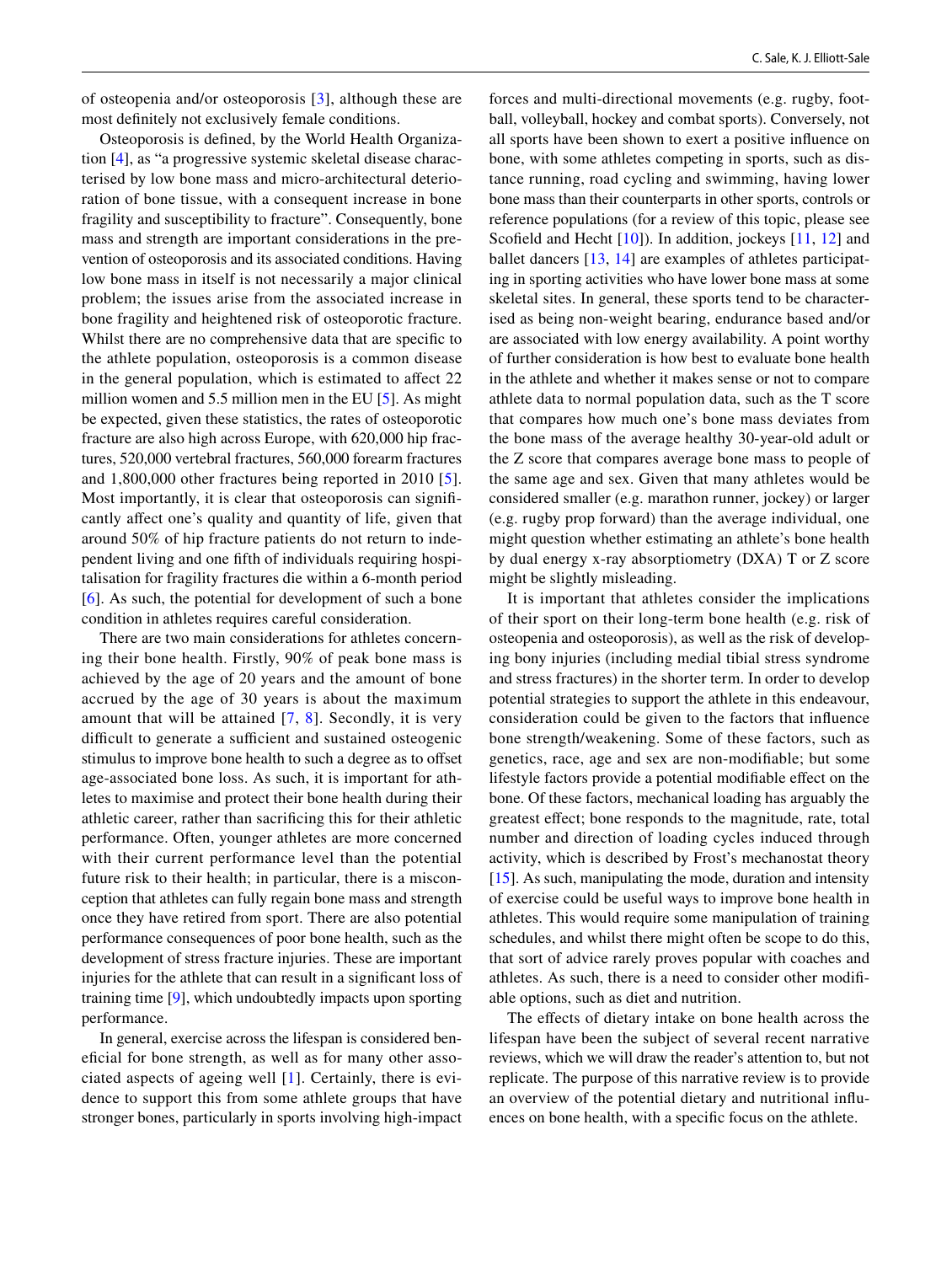## <span id="page-2-0"></span>**2 Nutrition and Bone Health**

Bone is a nutritionally modulated tissue, which is evidenced by the acute reduction in bone metabolic markers that occurs with feeding in postmenopausal women  $[16]$  $[16]$  $[16]$ . Reductions, by up to 50%, in markers of bone resorption have been shown following feeding with, for example, carbohydrate, fat, protein, and calcium (for a compre-hensive review, see Walsh and Henriksen [\[17\]](#page-10-16)). Reductions in markers of bone formation also occur with nutrient feeding, although to a lower magnitude than for bone resorption markers [[17](#page-10-16)]. Babraj and colleagues [[18](#page-10-17)] have also shown that intravenous 'feeding' of glucose, lipid emulsion and amino acids (in the ratio of 55%:30%:15% energy) in healthy young men increased bone collagen synthesis by around 66%. In addition to modulating the daily rhythm of bone turnover [[19](#page-10-18)], feeding can also moderate a number of hormones (such as calcitropic hormones, incretin hormones, growth hormone and cortisol) that are implicated in bone turnover in healthy postmenopausal women. Coverage of these responses is beyond the scope of the current review, but a detailed review is provided by Walsh and Henriksen [\[17\]](#page-10-16).

What is clear is that nutrition has a significant influence on bone health across the lifespan, and this is well covered in the narrative review by Mitchell et al. [\[20](#page-10-19)]. In the main, the nutritional requirements to support the skeleton during growth and development and during ageing (Table [1](#page-3-0)) are unlikely to be notably diferent between athletes and the general population. As such, key nutrients for bone health, namely calcium, protein, magnesium, phosphorus, vitamin D, potassium and fuoride [[21](#page-10-20)], should be considered as vital constituents of the athletes' diet in order to directly support bone formation. In addition to these nutrients, the athlete should also ensure adequate intake of silicon [[22\]](#page-10-21), manganese, copper, boron, iron, zinc, vitamin A, vitamin K, vitamin C and the B vitamins [\[21](#page-10-20), [23\]](#page-10-22), in order to support other metabolic processes important for bone health. It is difficult to be specific on the recommended dietary intakes of particular nutrients for the athlete given that diferent countries have diferent recommendations for these intakes (for examples, see the guidelines from the European Food Safety Authority, National Health and Medical Research Council and the Institute of Medicine). What is also unclear is whether the hard training undertaken by athletes modifes these requirements for many of the nutrients relevant to bone health. Of course, the majority of recommended dietary intake guidelines consider the potential for variation to allow them to meet the needs of the majority of the population, but many of these guidelines are focused upon preventing nutrient defciencies, whereas the athlete is more focused upon supporting optimal function (a useful resource here is Larson-Meyer et al. [\[24](#page-10-23)]). As such, there might be a need for the athlete to consider a well conducted nutritional assessment of their dietary intake to identify whether or not they are consuming the required amounts of the key nutrients to underpin bone health, among other things, including optimal performance. In terms of foods, most recommendations for good bone health include the consumption of dairy, fsh, fruits and vegetables (particularly of the green leafy kind), which are useful sources of the main nutrients supporting bone health. When the intake of particular nutrients of benefit to bone is difficult (perhaps because of food intolerances or food preferences), some consideration could be given to the consumption of fortifed foods or supplements.

#### **3 Specifc Nutritional Issues for the Athlete**

Whilst, as mentioned above, many of the dietary requirements to support bone health in the athlete are likely to be largely the same as those supporting bone health in the general population, there are some dietary/nutritional challenges specific to the athlete. The remainder of this review will focus upon what we consider to be the most pertinent, namely: energy availability, low carbohydrate availability, protein intake, vitamin D intake and dermal calcium and sodium losses. The review will also briefly cover the effects of feeding around exercise on bone metabolism.

#### **3.1 Energy Availability**

Energy availability can be described as the amount of ingested energy remaining to support basic bodily functions and physiological processes, including growth, immune function, locomotion, and thermoregulation, once the energy needed for exercise has been utilised [\[25](#page-10-24)]. For a good overview of the myriad efects of low energy availability in the athlete, we direct the reader to the recent review by Logue et al. [[26](#page-10-25)]; herein, we focus specifcally on the potential efects of low energy availability on the bone. One of the major problems of identifying those athlete populations at risk of low energy availability and of identifying the causal links between low energy availability and bone health is the significant difficulty in collecting accurate data on energy intake and energy expenditure (particularly during more intermittent types of exercise) [[27\]](#page-10-26).

The low energy availabilities experienced by some athletes can have adverse efects on bone [[28\]](#page-10-27), including acute bony injuries and longer-term reduced bone mass and strength. It seems that many highly active individuals, particularly elite and recreational endurance athletes, might have some difficulties in matching their dietary energy intakes to their exercise energy expenditure, which inevitably results in low energy availability [[29,](#page-10-28) [30\]](#page-10-29). It is clear that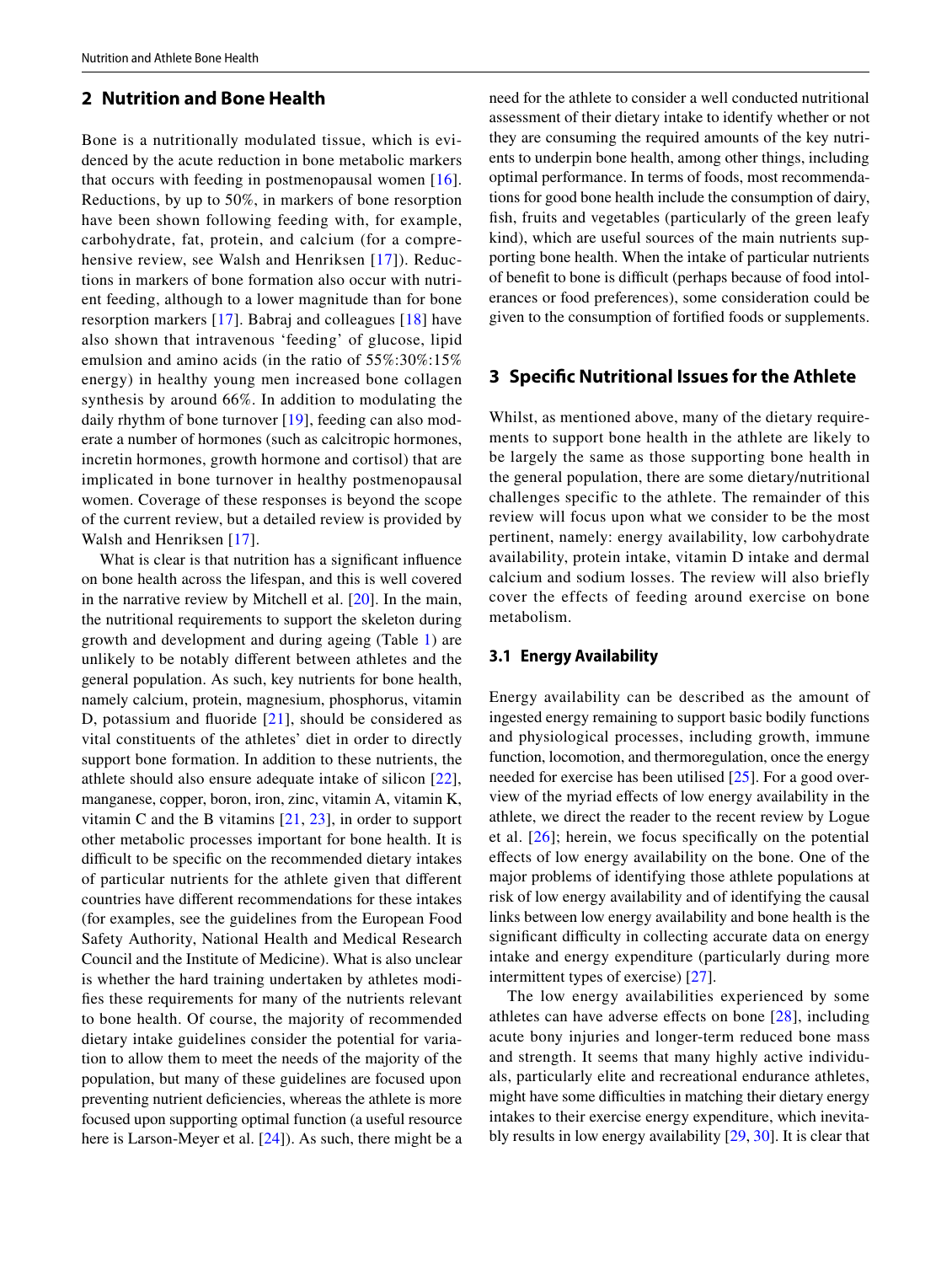<span id="page-3-0"></span>**Table 1** Some key nutrients to support bone health

| Nutrient      | Role in bone                                                                                                                                                                                                                                                                                                                                                                                                                                                                                                                                                                                                                                                                                     | Some possible sources                                                                                              |
|---------------|--------------------------------------------------------------------------------------------------------------------------------------------------------------------------------------------------------------------------------------------------------------------------------------------------------------------------------------------------------------------------------------------------------------------------------------------------------------------------------------------------------------------------------------------------------------------------------------------------------------------------------------------------------------------------------------------------|--------------------------------------------------------------------------------------------------------------------|
| Protein       | Part of the organic matrix of bone for collagen structure. Has a role in the<br>production of hormones and growth factors that modulate bone synthesis.<br>Protein might have an indirect effect on the bone through its support for<br>muscle mass and function, but also via the increase in circulating levels of<br>IGF-1, which has an anabolic effect on bone                                                                                                                                                                                                                                                                                                                              | Meats, dairy (milk, yoghurt, cheese), eggs, fish,<br>nuts, beans, pulses                                           |
| Calcium       | A major bone forming mineral. 99% of the body's calcium is stored in the<br>bone. Conversely, low calcium levels in the diet can contribute to a cata-<br>bolic effect on the bone through the activation of PTH                                                                                                                                                                                                                                                                                                                                                                                                                                                                                 | Dairy (milk, cheese, and yogurt), spinach, kale,<br>okra, collards, soybeans, white beans                          |
|               | Phosphorus Phosphorus plays an integral role in bone formation as it is an essential<br>constituent for the mineralisation of bone, and low phosphorus levels<br>contribute to an impairment in bone mineralisation. Equally, there are<br>issues with diets that are very high in phosphorus, particularly if combined<br>with a low intake of dietary calcium, which can lead to increased PTH and<br>indicatively a catabolic effect on bone                                                                                                                                                                                                                                                  | Dairy (milk, yoghurt), meats, poultry, fish, nuts,<br>beans                                                        |
| Vitamin D     | An important direct and/or indirect mediator of bone, that is certainly impor-<br>tant for intestinal calcium and phosphorus absorption via 1,25(OH)2D<br>stimulation, which is subsequently related to PTH secretion and activity                                                                                                                                                                                                                                                                                                                                                                                                                                                               | Fatty fish (tuna, mackerel, salmon), cheese, egg<br>yolks, fortified foods                                         |
|               | Magnesium More than half of the body's store of magnesium is in the bone, and it<br>plays an important role in organic matrix bone synthesis. The controlled<br>regulation of magnesium homeostasis is suggested to be important for<br>bone health, due to the fact that there might be harmful effects of both a<br>deficiency and an excess of magnesium. Magnesium deficiency contributes<br>directly to poor bone health (due to its importance for both osteoblasts and<br>osteoclasts) and indirectly by impacting on vitamin D and calcium to influ-<br>ence PTH secretion and activity. Conversely, high magnesium levels have<br>also been associated with bone mineralisation defects | Whole grains, spinach, nuts (almonds, cashews,<br>peanuts), quinoa, avocado, dairy                                 |
| Zinc          | Plays an important role in the mineralisation of bone tissue and organic<br>matrix bone synthesis; as such, zinc status can be directly linked to bone<br>turnover. Might also be important for the physiological action of vitamin D<br>on calcium, thus potentially also indirectly influencing PTH secretion                                                                                                                                                                                                                                                                                                                                                                                  | Meats, shellfish, nuts, seeds, legumes                                                                             |
| Copper        | Its direct physiological action on bone is not as clear as for some other nutri-<br>ents, although it is needed for enzyme activity to increase the cross-linking<br>of collagen and elastin molecules. There is some suggestion that bone<br>mineralisation might be affected in those with low copper intakes                                                                                                                                                                                                                                                                                                                                                                                  | Nuts, shellfish, offal                                                                                             |
| <b>B</b> oron | The physiological action of boron on bone remains unclear, although indirect Fruits (raisins, prunes), nuts (almonds, hazelnuts,<br>effects through actions on vitamin D and oestrogen and through improved<br>calcium and magnesium retention by the kidneys are possible                                                                                                                                                                                                                                                                                                                                                                                                                       | brazil nuts, walnuts, cashews), beans, lentils, wine                                                               |
| Manganese     | Deficiency has been associated with reduced bone mass, potentially due to<br>its role in the formation of bone regulatory hormones and some enzymes<br>involved in bone metabolism                                                                                                                                                                                                                                                                                                                                                                                                                                                                                                               | Tea, bread and cereals, nuts, green vegetables                                                                     |
| Potassium     | High potassium intakes have been associated with increased bone mass.<br>Much of the effect of potassium on bone might be indirect and due to the<br>protection provided against a high acid load that can influence the resorp-<br>tion of bone to release calcium. Indeed, the intake of potassium salts has<br>been shown to reduce bone resorption and urinary calcium excretion                                                                                                                                                                                                                                                                                                             | Bananas, broccoli, parsnips, Brussels sprouts, nuts<br>and seeds, fish and shellfish, meats                        |
| Iron          | Has important roles in vitamin D metabolism and collagen synthesis. Those<br>with disorders of iron metabolism have been suggested to have lower bone<br>mass and an increased risk of suffering an osteoporotic bone fracture.<br>Interestingly, a very high intake of iron might also be bad for the bone,<br>most probably due to the increased oxidative stress and inflammatory<br>response                                                                                                                                                                                                                                                                                                 | Liver (not during pregnancy), meats, beans, nuts,<br>whole grains, dried fruits, green leafy vegetables            |
| Vitamin K     | Low intakes have been associated with osteopenia and increased fracture<br>risk. Physiologically vitamin K has also been linked to under-carboxylation<br>of osteocalcin, whereas supplementation with vitamin K might reduce<br>bone turnover and improve bone strength                                                                                                                                                                                                                                                                                                                                                                                                                         | Green leafy vegetables, vegetable oils, cereal grains                                                              |
| Vitamin C     | Vitamin C deficiency leading to scurvy has long been reported to result<br>in bone pain. Vitamin C is important for collagen synthesis and is also a<br>known antioxidant, which might explain both direct and indirect effects on<br>the bone                                                                                                                                                                                                                                                                                                                                                                                                                                                   | Fruits (oranges, orange juice, strawberries, black-<br>currants), peppers, broccoli, Brussels sprouts,<br>potatoes |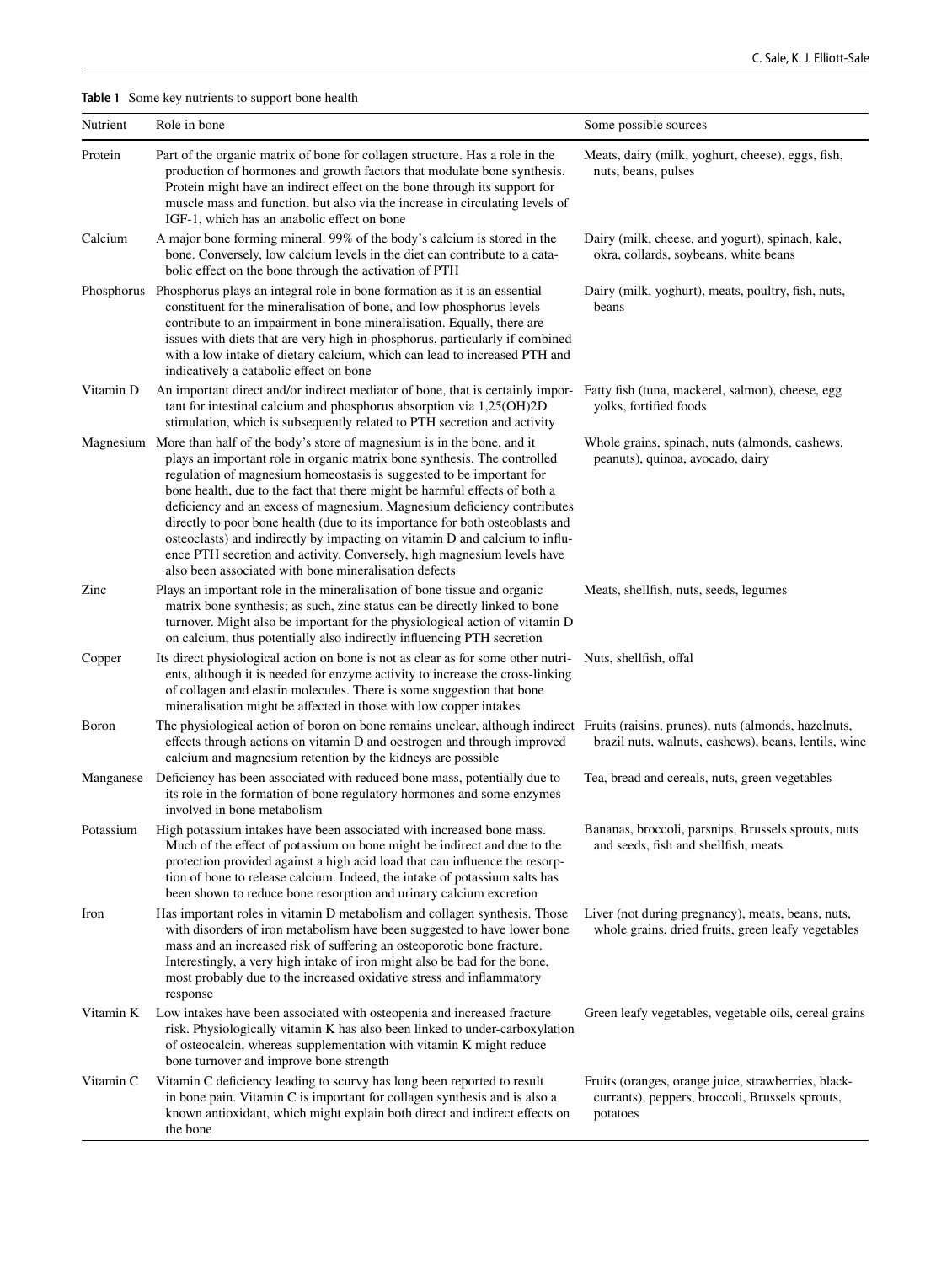**Table 1** (continued)

| Nutrient          | Role in bone                                                                                                                                                                                                                                                                                                                                                                                                                                                                                               | Some possible sources                                                                              |
|-------------------|------------------------------------------------------------------------------------------------------------------------------------------------------------------------------------------------------------------------------------------------------------------------------------------------------------------------------------------------------------------------------------------------------------------------------------------------------------------------------------------------------------|----------------------------------------------------------------------------------------------------|
| Vitamin A         | Perhaps one of the more controversial nutrients with regards to a link to<br>bone. There are suggestions that a high dietary intake of vitamin A is<br>associated with a greater risk of osteoporosis and hip fracture. Conversely,<br>intakes of some of the carotenoids, which are precursors of vitamin A,<br>have been associated with higher bone mass. More research is required to<br>determine optimal intakes of vitamin A for bone health                                                        | Liver and liver products (not during pregnancy),<br>dairy (cheese, milk, yoghurt), eggs, oily fish |
| <b>B</b> Vitamins | An association between the intakes of vitamins $B_2$ , $B_6$ , folate and $B_{12}$ and a<br>reduction in the risk of osteoporosis and associated hip fracture has been<br>suggested. Similarly, lower intakes of the B vitamins have been shown<br>in patients with hip fracture. Mechanistic explanations for a link between<br>the B vitamins and the bone would include a positive effect on collagen<br>cross-link formation and increased bone resorptive activity when vitamin<br><b>B</b> deficient | Dairy (milk, cheese), eggs, fish, fresh and dried<br>fruits, meats, vegetables                     |
| Silica            | Deficiency is associated with poor skeletal development, probably due to its<br>importance in the initiation of bone mineralisation, although its physiologi-<br>cal role here is still poorly understood                                                                                                                                                                                                                                                                                                  | Bananas, beer, green beans, bread, rice, carrots,<br>cereals                                       |

For further information on recommended amounts and sources, the reader could refer to the following: Europe: European Food Safety Authority; Australia and New Zealand: National Health and Medical Research Council; USA: Institute of Medicine

*IGF-1* insulin-like growth factor 1, *PTH* parathyroid hormone

this is also an issue that can afect male athletes as well as female athletes [\[31](#page-10-30)].

Ihle and Loucks [[32](#page-10-31)] were among the frst to directly investigate the effects of low energy availability on bone metabolism in healthy young women by inducing three reduced energy availabilities [compared to an energy balanced control at 45 kcal·kg of lean body mass  $(LBM)^{-1}$ ·day<sup>-1</sup>], 30, 20 and 10 kcal·kgLBM<sup>-1</sup>·day<sup>-1</sup>, in an independent-groups design, using both dietary manipulation and exercise. Whilst more moderate restrictions of energy availability (20 and 30 kcal⋅kgLBM<sup>-1</sup>⋅day<sup>-1</sup>) modulated bone formation [as determined by osteocalcin (OC) and carboxy-terminal propeptide of type 1 procollagen (P1CP) concentrations], no efect was shown upon bone resorption (as determined by N-terminal telopeptide [NTX] concentrations). OC concentrations were reduced by  $-0.9 \pm 0.3$  ng·mL<sup>-1</sup> at 30 kcal·kgLBM<sup>-1</sup>·day<sup>-1</sup> and  $-2.4 \pm 0.5$  ng·mL<sup>-1</sup> at 20 kcal·kgLBM<sup>-1</sup>·day<sup>-1</sup>, and P1CP concentrations were reduced by  $-16 \pm 8$  ng·mL<sup>-1</sup> at 30 kcal·kgLBM<sup>-1</sup>·day<sup>-1</sup> and  $-28 \pm 8$  ng·mL<sup>-1</sup> at 20 kcal·kgLBM−1·day−1. More severe reductions in energy availability (at 10 kcal·kgLBM<sup>-1</sup>·day<sup>-1</sup>) produced the dual effect of reducing bone formation (OC  $-2.3 \pm 0.5$  ng·mL<sup>-1</sup>; P1CP  $-48 \pm 13$  ng·mL<sup>-1</sup>) and increasing bone resorption  $(NTX +17 \pm 4 \text{ nM}$  BCE/mM Cr). Although the relevance of some of these markers of bone metabolism was questioned (they would not be considered the optimal markers of bone resorption and formation to use today [[33\]](#page-10-32)), this paper has been instrumental in raising the awareness of potential problems for the bone when energy availability is low.

It is common for athletes to experience low energy availabilities of a similar order of magnitude to those used by Ihle and Loucks [[32](#page-10-31)]. Indeed, Thong et al. [\[34\]](#page-10-33) reported that amenorrhoeic athletes have energy availabilities of ~ 16 kcal·kgLBM<sup>-1</sup>·day<sup>-1</sup>, which formed part of the rationale for the recent studies conducted by our research group [[35,](#page-11-0) [36\]](#page-11-1). In the frst of these studies [[35](#page-11-0)], reducing energy availability to 15 kcal·kgLBM−1·day−1 over 5 days resulted in decreased bone formation [as determined by total procollagen type 1 N-terminal propeptide (P1NP)] and increased bone resorption [as determined by C-terminal telopeptide (β-CTX)] in women, but not in men. Despite this, examination of the individual data showed that some men responded to lower energy availability with a decrease in bone formation. Whilst this is in no way conclusive, there is the possibility that lower energy availability will afect bone metabolism by decreasing bone formation in men, but that it might take a lower level of energy availability to produce this response than in women. This would be an interesting avenue for future research.

One of the issues with examining the effects of reduced energy availability on bone metabolism in athletes and athletic populations in the laboratory is that this is usually achieved via a reduction in dietary intake and an increase in exercise energy expenditure. Whilst this is probably relevant, it does not allow us to determine whether the efect of low energy availability on bone might be more as a result of dietary restriction or as a result of high exercise energy expenditures (or whether this makes no diference). Recently, we have examined the efects of 3 days of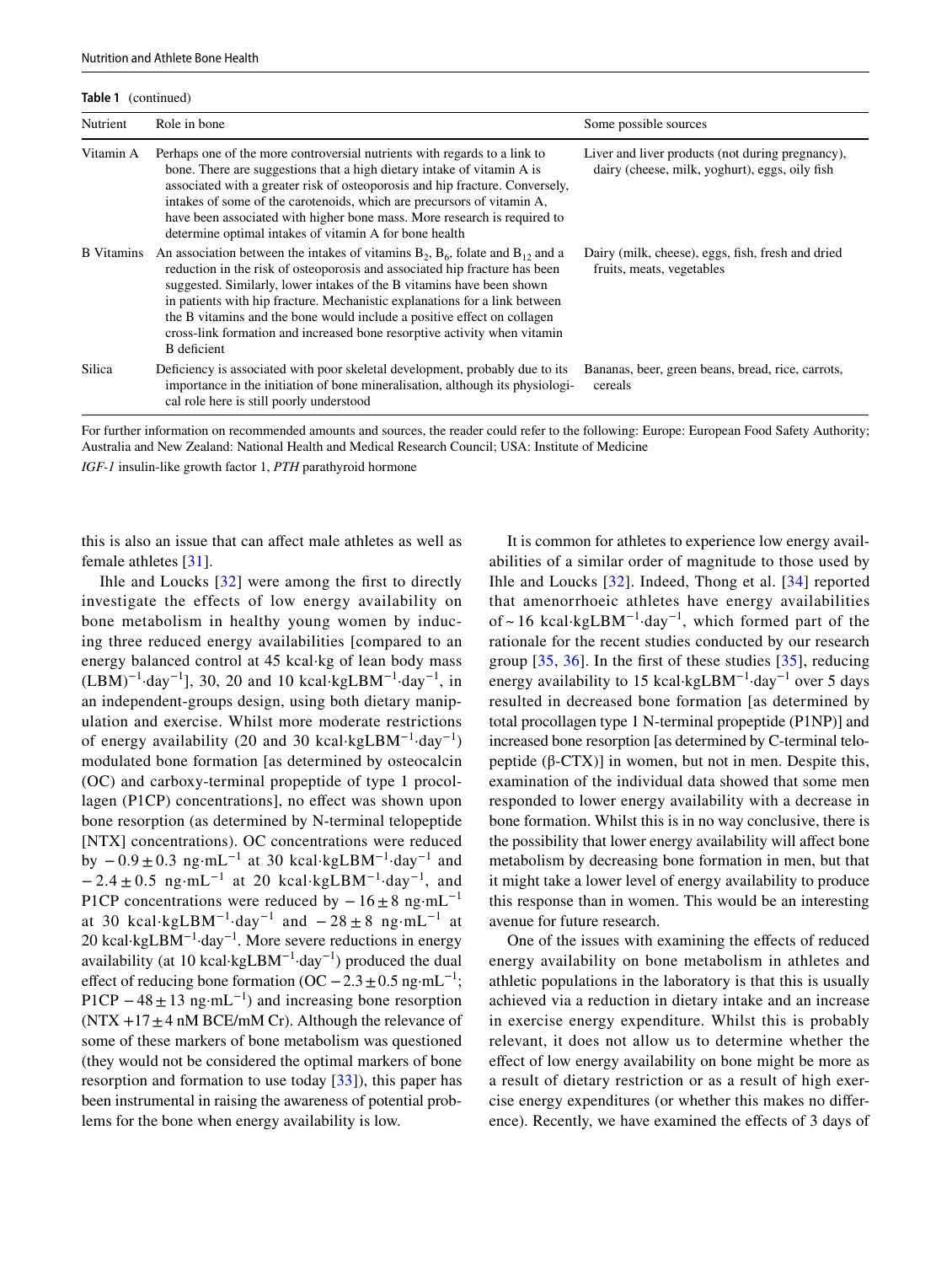low energy availability, again at 15 kcal·kgLBM<sup> $-1$ </sup>·day<sup>-1</sup>, achieved by either diet or exercise, on bone turnover markers in active, eumenorrhoeic women [[36](#page-11-1)]. Low energy availability achieved through dietary energy restriction resulted in decreased bone formation, with no concomitant change in bone resorption. Low energy availability achieved through exercise alone, on the other hand, did not signifcantly alter bone metabolism. Taken together, these results might suggest some bone protective efect of the mechanical loading induced by exercise in the short term, even when this might result in low energy availability. These results also suggest that the athlete must focus on adequate dietary intake during hard training periods.

Given the potential for low energy availability to negatively infuence the short-term responses of bone, it would seem sensible to suggest that if this state was maintained over longer periods, more serious consequences might be experienced. This raises an important, but as yet unanswered, question over whether it is the magnitude of the low energy availability (i.e. there is a threshold below which there is a negative efect on the bone) that is important or whether it is more an issue of continuous low energy availability over time that negatively infuences bone health. Certainly, it would seem that bone metabolism recovers relatively quickly from short-term low energy availability [[37\]](#page-11-2), whilst several cross-sectional studies have shown that those maintaining low energy availability over time have lower bone mass, poorer bone structure and/or an altered bone metabolic profle compared with those who do not experience low energy availability [\[11,](#page-10-10) [38](#page-11-3)[–41\]](#page-11-4). Added to this is the evidence from the many studies conducted since 2007 relating to the female athlete triad [[25,](#page-10-24) [42\]](#page-11-5). More recently, this same group has also suggested the potential for a similar syndrome in male athletes (referred to as the male athlete triad; see Tenforde et al. [\[43\]](#page-11-6)), which mirrors the suggestions made relating to the occurrence of impaired bone health as a result of low energy availability, by the relative energy deficiency in sport (RED-S) paradigm [[44,](#page-11-7) [45](#page-11-8)]. Whilst further discussion of these conditions (the male athlete triad and RED-S) is vitally important and would be highly relevant herein, these topics are covered more extensively in another article within this supplement.

Whilst it might seem sensible to suggest to the athlete that maintaining an energy availability of 45 kcal·kgLBM<sup> $-1$ </sup>·day<sup> $-1$ </sup> over time is necessary to optimise their bone health and protect against bony injuries, it is probably an unrealistic target for many athletes. Certainly, it seems unlikely that elite endurance athletes (male or female) would be able to attain these levels of energy availability given the high energy expenditures induced by training and the limited time for refuelling that their demanding training schedules allow. Another complication here is that endurance athletes might be directly opposed to trying to maintain a balanced energy intake, since many consider an energy deficit as essential to drive the endurance phenotype. Taken together, these points highlight the difficulty in maintaining balanced energy availabilities for the promotion of bone health in the endurance athlete when stacked against the competing interests of optimising their sporting performance. As such, further research is needed to identify whether or not there is a means to maintain bone health without compromising training practices to optimise endurance performance. One possibility might be to periodise low energy availability into the training cycle to develop the endurance phenotype without the need to have constantly low energy availability, a recent approach suggested by Stellingwerff [[46\]](#page-11-9).

Further research is also required to tease out the nuances of the efects of energy and nutrient availability on bone. In the laboratory, energy intake is often limited by simply determining habitual dietary energy intake and then cutting this intake down by a certain percentage. The issue with this is that nutrient intake is also reduced by the same relative amount, which begs the question of whether the effects on bone are wholly energy availability dependent or whether the concomitant reduction in the availability of carbohydrate, protein, calcium, vitamin D and other micronutrients also contributes to the negative impact on bone. In addition, there might also be an interaction between elements of the female athlete triad and certain nutrients that could exacerbate the efects on bone. For example, iron deficiency might directly interact with reduced energy availability to further disrupt thyroid function and to suppress anabolic factors for bone formation, as recently postulated by Petkus et al. [\[47\]](#page-11-10).

#### **3.2 Low Carbohydrate Availability**

There is evidence to suggest that some athletes (particularly endurance athletes) might beneft from either lower carbohydrate diets or low-carbohydrate/high-fat diets in terms of their performance, in addition to the proposed benefts for body composition [[48](#page-11-11), [49\]](#page-11-12). This, however, remains a matter of some contention, given that historically carbohydrate intake would provide the largest contribution to energy intake in the athlete's diet and that low-carbohydrate diets could present a risk for a low energy availability state. Whilst no studies have directly examined the effects of low carbohydrate availability on bone health parameters in athletes, it has been shown that carbohydrate feeding can reduce bone turnover [[50](#page-11-13)]. Bjarnason et al. [\[50](#page-11-13)] reported a reduction of around 50% in bone resorption marker (β-CTX) concentrations following the administration of a standard 75-g oral glucose tolerance test. Similarly, the provision of carbohydrate has been shown to attenuate the bone resorption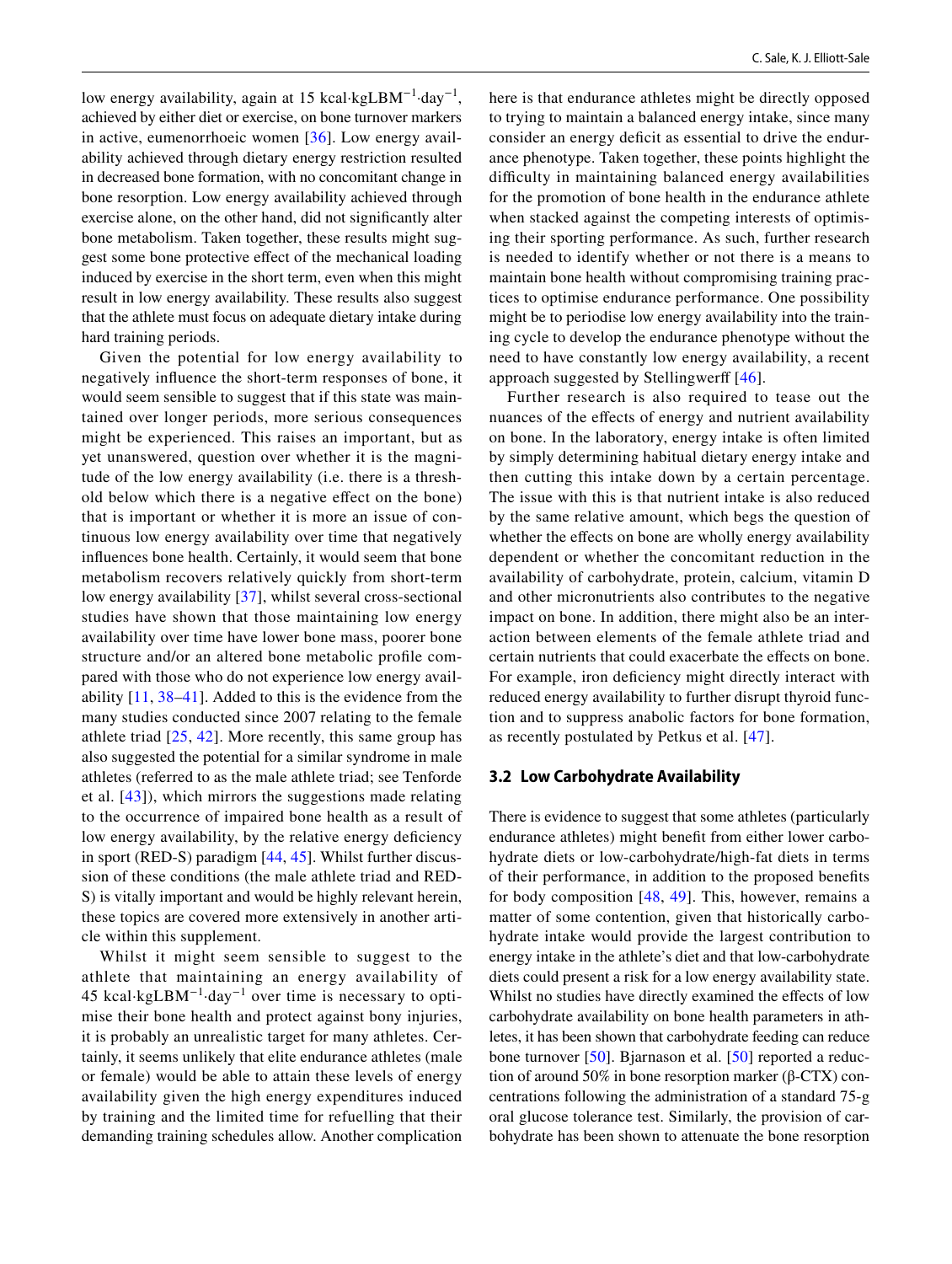response to acute exercise in athletes involved in an 8-day overloaded endurance training trial [[51\]](#page-11-14). Sale et al. [\[52\]](#page-11-15) also showed a modest post-exercise reduction in PINP and β-CTX with carbohydrate feeding immediately before, during and immediately after a 120-min treadmill run in recreationally active individuals.

There is some more direct information to suggest that following a low-carbohydrate diet would negatively afect bone health, albeit from animal models and when concomitantly followed with a high-fat diet  $[53]$ . Bielohuby et al.  $[53]$ measured bone growth, BMD and bone turnover in growing rats fed for 4 weeks on either normal chow (9% fat, 33% protein, and 58% carbohydrates) or on two diferent lowcarbohydrate/high-fat diets (1: 66% fat, 33% protein, and 1% carbohydrates; 2: 94.5% fat, 4.2% protein, and 1.3% carbohydrates). They showed that longitudinal growth, BMD, and bone mechanical properties were all impaired by both low-carbohydrate/high-fat diets, which they suggested was potentially mediated by the reductions in insulin-like growth factor 1 (IGF-1) levels shown. Bone formation markers and the expression of transcription factors infuencing osteoblastogenesis were also reduced on the low-carbohydrate/highfat diets, which the authors suggested might indicate a lower rate of mesenchymal stem cell diferentiation to osteoblasts. Conversely, in humans, albeit osteoarthritis patients and not athletes, there was no efect on bone turnover (as assessed by urinary N-telopeptide and bone-specifc alkaline phosphatase concentrations) when patients were fed less than 20 g of carbohydrate per day for 1 month and then less than 40 g of carbohydrate per day for the next 2 months [[54\]](#page-11-17).

As such, there might be some suggestion that following a low-carbohydrate diet acutely, chronically or even periodically might negatively infuence the athlete's bone health, but this is by no means certain. Future research work is required to determine whether low-carbohydrate dietary practices would negatively impact the bone health of athletes in the longer term.

## **3.3 Protein Intake**

Athletes are often recommended to consume more protein than is recommended for the general population, in order to support the additional demands of athletic training. The recommendations for athletes is to consume between 1.2 and 1.6 g·kgbw·day−1, although under certain circumstances this recommendation might increase to 2.2 g⋅kgbw⋅day<sup>-1</sup> [[55](#page-11-18)], which is higher than the 0.8 g⋅kgbw⋅day<sup>-1</sup> recommended to the general population. This may result in a confict of interest, as there is a long-held belief that higher protein intakes may have a negative infuence on bone health [[56](#page-11-19), [57](#page-11-20)], a topic that has recently been covered in detail by Dolan and Sale [\[58](#page-11-21)]; herein we will summarise the salient points. The 'acid-ash hypothesis' [\[59](#page-11-22)] suggests that animal proteins are acidic (essentially having a high potential renal acid load) and, as such, provide a signifcant challenge to the maintenance of acid–base balance by disrupting the body's pH, which is critical to the maintenance of homeostasis. The theory suggests that, in order to protect the homeostatic state, the body increases the availability of alkaline minerals, such as calcium, most of which are stored within the bone tissue. Indeed, around 99% of the calcium stored within the body is stored within the bone and so any requirement for the release of calcium into the circulation to counteract the efects of increased acidity is likely to result in the resorption of bone [[59\]](#page-11-22). The calcium released from the bone in order to counteract a high potential renal acid load is also associated with increased losses of calcium in the urine, along with lower BMD and an increased rate of bone loss [[60\]](#page-11-23). Taken together, the results of these studies would suggest that, as a result of the acid-ash hypothesis, an athlete consuming a high (particularly animal) protein diet would run the risk of inducing demineralisation of the bone over the longer term with potential adverse effects on bone health.

Taken alone, however, this theory does not provide a fully balanced account of the potential infuences of a high protein intake on bone. The main negative efect of a high animal protein diet on bone according to the acid-ash hypothesis relies upon the clear assumption that the calcium used to neutralise the high potential renal acid load resulting from animal protein consumption comes from the bone and that any excess calcium subsequently excreted in the urine comes from the bone. This might not, however, be the case given that Kerstetter et al. [[61](#page-11-24)] have shown that higher protein intakes resulted in an increase in the amount of calcium that is absorbed from foods, and, as such, the increased urinary calcium levels with high animal protein intakes might well come from increased calcium availability instead. Of further consideration is the fact that dietary acid load could just as easily be infuenced by a reduction in the intake of alkaline foods, such as fruits and vegetables, as by an increase in the intake of acidic foods, such as animal proteins. This would compound the issue, especially given that alkaline foods are also rich in a wide range of micro- and phyto-nutrients that are important for bone health [\[21](#page-10-20)]. Therefore, it is possible that the poorer bone outcomes reported in those consuming an acidic diet [\[60](#page-11-23)] were not due to high protein, but were as a result of a shortage of nutrient rich fruits and vegetables. This gives further support to the point made in Sect. [2](#page-2-0) that athletes should consume fruits and particularly green leafy vegetables to support their bone health.

It is equally important to consider the possibility that protein is, in fact, benefcial and not harmful to bone (for a review, see Dolan and Sale  $[58]$  $[58]$  $[58]$ ). Bone tissue is ~50% protein by volume and about a third by mass [[62\]](#page-11-25), given that it is an important constituent of the structural matrix of bone  $[63]$  $[63]$ . As such, athletes need to consume sufficient protein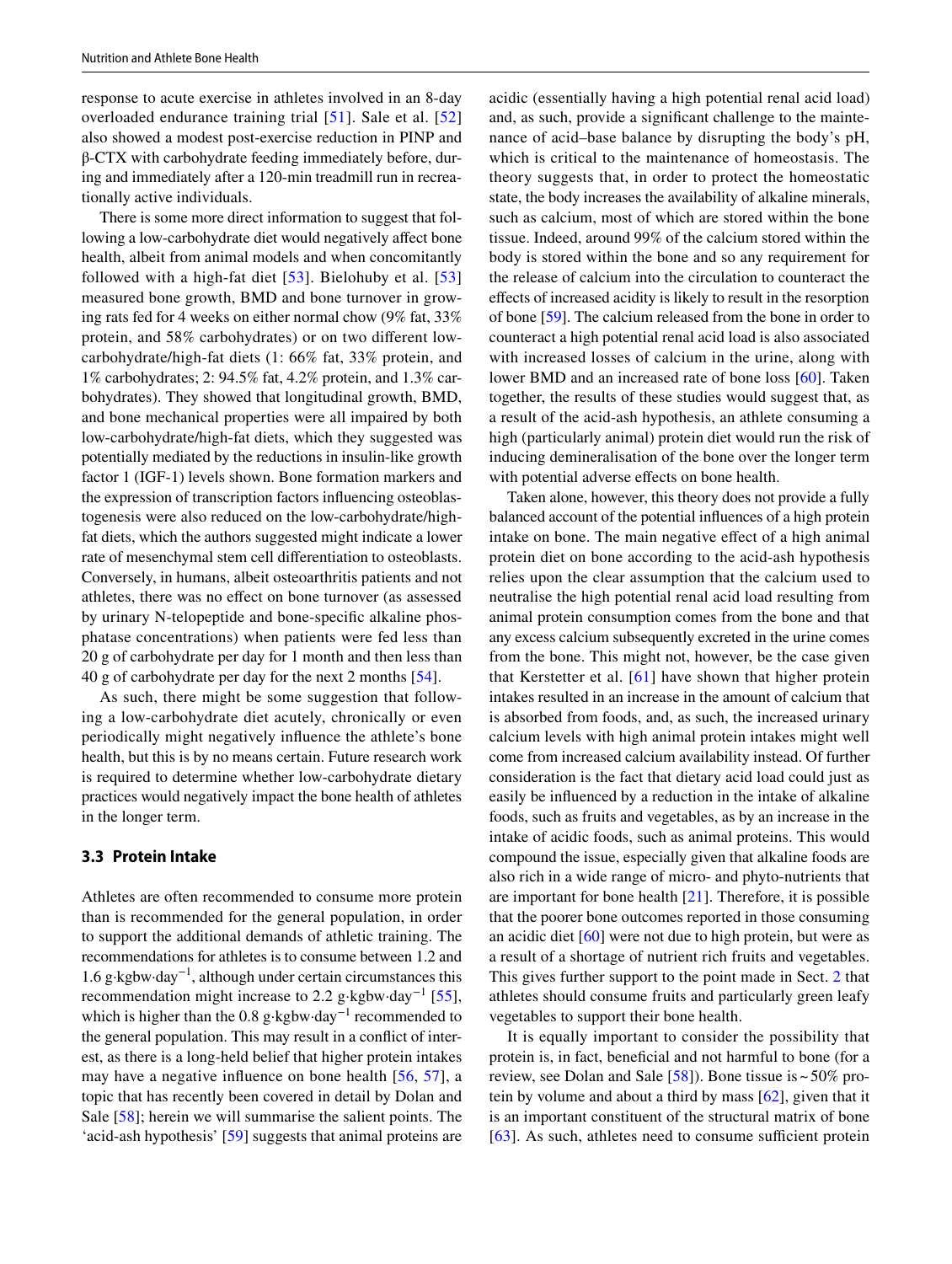to support the increased rate of bone turnover caused by athletic training. Additionally, protein ingestion increases the production of a number of hormones and growth factors, such as IGF-1, which are also involved in the formation of bone. Of further relevance for the athlete is the fact that higher protein intakes also support the development of muscle mass and function [[64\]](#page-11-27); the associated increases in muscular force would likely act upon the bone to enhance bone mass and strength [\[65](#page-11-28)].

On the balance of the available evidence it would seem unlikely that higher animal protein intakes, in the amounts recommended to athletes, are harmful to bone health. This is evidenced by the results of a number of studies (albeit not in athletes per se) that have been well summarised and statistically combined in high-quality meta-analyses (as summarised by Rizzoli et al. [\[66](#page-11-29)]). It might, however, be sensible to recommend to athletes that they maintain adequate calcium during periods of higher protein consumption to be sure of no negative efects on the bone. A small positive efect of protein on BMD and fracture risk has been identifed, suggesting that the protein intakes of athletes, which are usually in excess of the recommended daily allowance, might be ultimately benefcial to the bone, although this requires further specifc research.

#### **3.4 Vitamin D Intake**

Numerous studies in the last 5–10 years have identifed athlete groups who have deficient or insufficient levels of circulating vitamin  $D$  [[67](#page-11-30)], although the specific definitions of vitamin D deficiency and insufficiency have been debated. Whilst there is broad agreement that vitamin D deficiency is defned as a serum 25-hydroxyvitamin D [25(OH)D] level below 25 nmol⋅L<sup>-1</sup> [[68,](#page-11-31) [69](#page-11-32)], there is no consensus as to what constitutes insufficiency or indeed the optimal vitamin D status. The Institute of Medicine Report [\[70](#page-11-33)] on dietary reference intakes for vitamin D suggested that 25(OH)D levels of 40 nmol⋅L<sup>-1</sup> were sufficient to cover the requirements of ~50% of the US population, with levels of 50 nmol $\text{L}^{-1}$ being enough to cover the requirements of at least 97.5% of the US population.

Given the well-identifed link between low vitamin D levels (serum 25-hydroxyvitamin D [25OHD] levels below  $25 \text{ nmol·L}^{-1}$ ) and bone, where it plays an important role in calcium and phosphorus regulation in the body, it is highly likely that athletes who are deficient in vitamin D would be at a greater risk of low bone mass and bone injuries [[71](#page-11-34)], such as stress fractures.

Whilst the causes of vitamin D deficiency in the general population are clearly multifactorial, it is most likely that the main cause in the athletic population is a reduction of ultraviolet B radiation absorption into the skin, which is the major source of vitamin D [[72,](#page-11-35) [73\]](#page-11-36). Whilst this seems fairly obvious in relation to those athletes who largely train and compete indoors and those who live and train in latitudes furthest from the equator, it might also be of relevance to those who train and compete outside, but who have to wear a signifcant amount of equipment (e.g. jockeys) or who choose to use high sun protection factor sunscreen or sunblock (which rightly relates to considerations over the protection of the athlete's skin from damage).

A direct relationship between serum vitamin D levels and musculoskeletal outcomes is relatively clear [\[69](#page-11-32)] and makes sense given the important role for vitamin D in calcium and phosphorus metabolism. Miller et al. [\[74\]](#page-11-37) examined the vitamin D concentrations in 53 patients with radiographically confrmed stress fractures, with 44 of these patients having serum vitamin D levels of less than 40 ng·mL<sup>-1</sup>. Similarly, Maroon et al. [[75\]](#page-12-0) showed that vitamin D levels were significantly lower in professional American Football players having suffered at least one bone fracture when compared to those players with no fractures. Conversely, female Navy recruits receiving 2000 mg calcium plus 800 IU of vitamin D per day had a 20% lower incidence of stress fracture than the recruits receiving the placebo [\[76\]](#page-12-1). Whilst not directly causal, low-fat dairy products and the major nutrients in milk (calcium, vitamin D, and protein) were associated with greater bone gains and lower stress fracture rates in young female runners [[77](#page-12-2)]. Interestingly, a higher potassium intake was also associated with greater gains in hip and whole-body BMD.

It would seem relatively clear that the avoidance of vitamin D deficiency and insufficiency is important for the athlete to protect their bone health. In theory, this is relatively straight forward, and achieving serum vitamin D levels, through dietary supplementation, above 50 nmol⋅L<sup>-1</sup> would most likely prove protective [\[78\]](#page-12-3), although a clear target for vitamin D in the prevention of bone injury prevention remains unknown.

#### **3.5 Dermal Calcium and Sodium Losses**

Athletes who undertake a high volume of prolonged exercise, particularly when that exercise is not weight bearing, are at risk of having lower BMDs [[79,](#page-12-4) [80](#page-12-5)]. One of the potential contributors to this might be an increase in bone resorption mediated by the activation of parathyroid hormone due to reductions in serum calcium levels, which, in turn, occur as the result of dermal calcium losses [[81\]](#page-12-6). It is likely that the level of dermal calcium loss required to cause a decline in serum calcium concentrations, which is sufficient to activate parathyroid hormone secretion and thus bone demineralisation, would only occur during prolonged hard exercise. Given that calcium plays an important role in many cellular processes that occur while exercising, the body vigorously defends serum calcium concentrations, predominantly by the demineralisation of bone, which, in turn could lead to a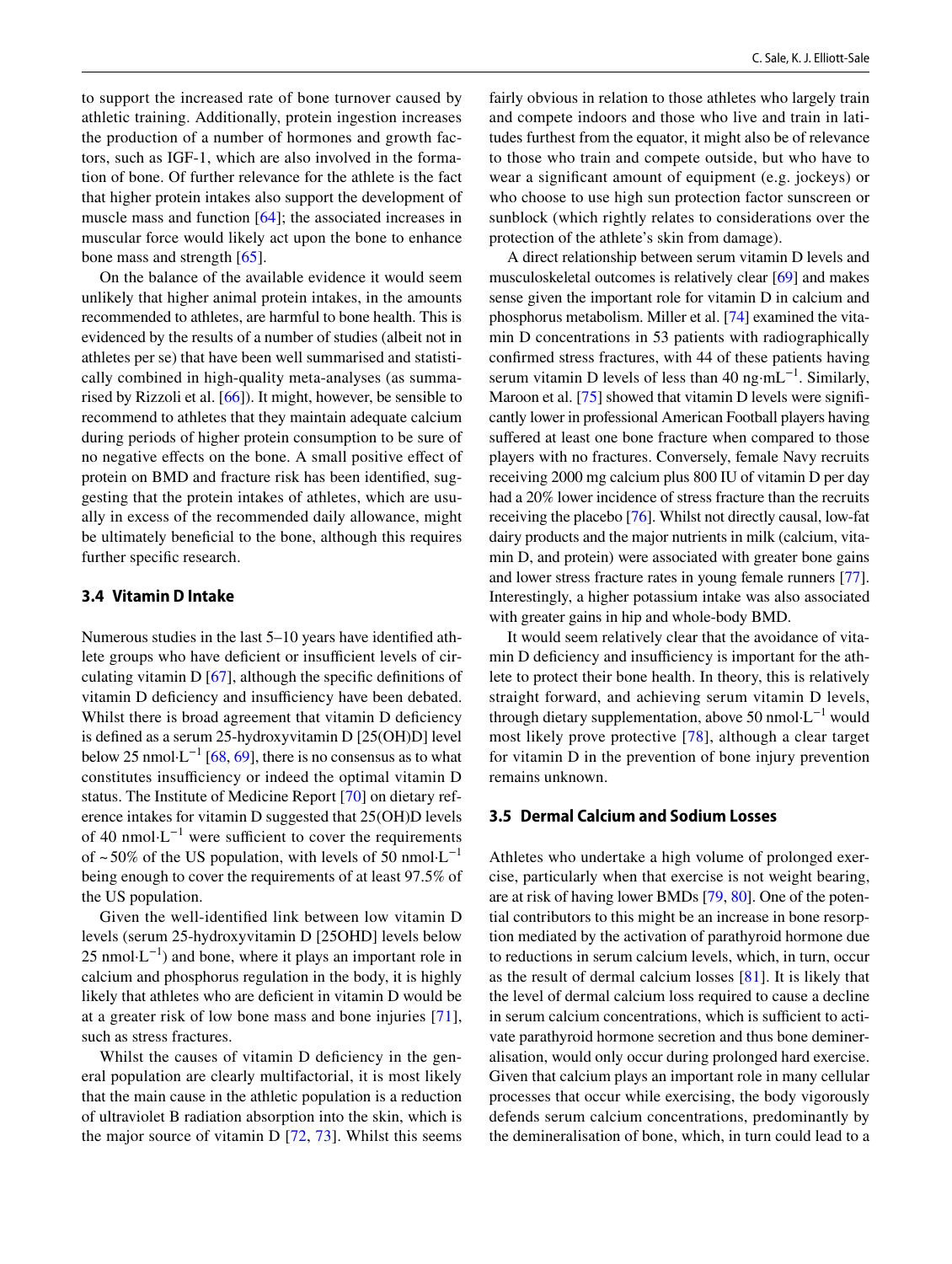reduction in bone mass over time. As such, Barry et al. [[81\]](#page-12-6) proposed that supplementing with calcium before or during exercise might compensate for dermal calcium losses and defend the serum calcium level, meaning that there would be no concomitant increase in parathyroid hormone release or bone resorption.

Barry et al. [\[81\]](#page-12-6) examined whether calcium supplementation, either before or during cycling exercise, reduced the exercise-induced increases in parathyroid hormone and bone resorption (as determined by β-CTX). Twenty male endurance athletes completed a 35-km cycling time trial on three occasions having consumed either (1) 1000 mg of calcium 20 min before exercise and a placebo during exercise; (2) a placebo before exercise and 250 mg of calcium every 15 min during exercise; or (3) a placebo before and during exercise. The results showed that when 1000 mg of calcium was ingested as a single bolus prior to exercise, there was an attenuated parathyroid hormone response to the subsequent exercise bout. There was a smaller attenuation of the parathyroid hormone response when calcium was supplemented during exercise, and this did not reach statistical signifcance.

Following on from this work, others have also shown that pre-exercise calcium consumption, this time in the form of a high-calcium meal  $($   $\sim$  1350 mg), attenuated the subsequent response of both parathyroid hormone and bone resorption (assessed via β-CTX concentrations) to a 90-min cycling bout in competitive female cyclists [[82\]](#page-12-7). Although these results suggest that pre-exercise calcium consumption/supplementation may represent an optimal strategy for preventing bone resorption during exercise, the chronic efects of this nutritional strategy on BMD are yet to be researched. It is unlikely that the amount of calcium lost in the sweat would be signifcant enough to cause perturbations to calcium homeostasis to the extent that it would afect bone metabolism, unless the sweat rate was fairly high and/or the duration of sweat loss prolonged. As such, it is likely that this would be of primary concern for the endurance and ultra-endurance athlete, but perhaps also for any athlete who uses dehydration mechanisms to 'make weight'. This latter possibility has not been explored and future research is required.

In line with this, there is also the possibility that the challenge to fuid and sodium homeostasis that would occur under these circumstances might infuence bone metabolism and health. This, to our knowledge, has not been directly or wellstudied in relation to the athlete, but there is some suggestion from the osteoporosis focussed literature suggesting that bone might be negatively afected by hyponatraemia. Verbalis et al. [\[83](#page-12-8)] examined the effects of using a syndrome of inappropriate antidiuretic hormone secretion rodent model to show that 3 months of hyponatraemia  $\approx 30\%$  compared with normonatraemic controls) signifcantly reduced the BMD of excised femurs and reduced both trabecular and cortical bone, purportedly via an increase in bone resorption and a decrease in bone formation. The same paper also reported on a crosssectional analysis of human adults from the Third National Health and Nutrition Examination Survey, showing that mild hyponatraemia was associated with signifcantly increased odds of osteoporosis, in line with the rodent data presented. This might be explained by novel sodium signalling mechanisms in osteoclasts resulting in the release of sodium from bone stores during prolonged hyponatraemia [[84\]](#page-12-9).

## **4 Feeding and Acute Exercise**

Nutrient ingestion around acute exercise can alter the bone resorption marker response to that exercise bout. Many athletes exercise in the morning after an overnight fast, which has the potential to promote an increase in bone turnover. Scott et al. [[85](#page-12-10)] investigated the effects of feeding a mixed meal, versus fasting, on the bone metabolic response to a 60-min treadmill run at 65% of maximal oxygen uptake  $(VO<sub>2max</sub>)$  in physically active younger men. As anticipated, the ingestion of food reduced pre-exercise bone resorption (as measured by β-CTX), but, contrary to what was proposed, the bone resorption response to exercise was greater in the fed condition than in the fasted condition and, over time, there was no diference in the response between fasting and feeding. As such, it seemed that the mechanical loading induced by exercise might have provided a more powerful stimulus than that of pre-exercise feeding. In line with this theory, Sale et al. [[52\]](#page-11-15) examined the effect of feeding carbohydrate during exercise on the bone metabolic responses of physically active young men. Carbohydrate feeding attenuated bone resorption (β-CTX) and formation (P1NP) in the hours but not days following exercise, indicating an acute efect of carbohydrate feeding on bone turnover. These efects were, however, small and transient, perhaps refecting the short timeframe and limited ability to feed during exercise (an 8% glucose solution was given immediately before and every 20 min during exercise, at a rate of 0.7 gCHO·kg<sup>-1</sup>BM·h<sup>-1</sup>). The total amount of glucose ingested was  $102.1 \pm 10.6$  g in a total solution volume of  $1276 \pm 132$  mL. Given the fact that the post-exercise period might provide a longer timeframe and a greater scope for intervention, Townsend et al. [[86\]](#page-12-11) investigated the infuence of a combined carbohydrate/protein supplement following a treadmill run to exhaustion at 75%  $VO<sub>2max</sub>$ , in endurance trained young men. There were three trials conducted in this study: (1) placebo: ingested immediately and 2 h post-exercise; (2) immediate feeding: carbohydrate plus protein (1.5 g·kg−1BM dextrose and 0.5 g·kg−1BM whey protein) ingested immediately post-exercise and placebo ingested 2 h post-exercise; and (3) delayed feeding: placebo ingested immediately post-exercise and carbohydrate plus protein ingested 2 h post-exercise. When carbohydrate plus protein was ingested immediately post-exercise, there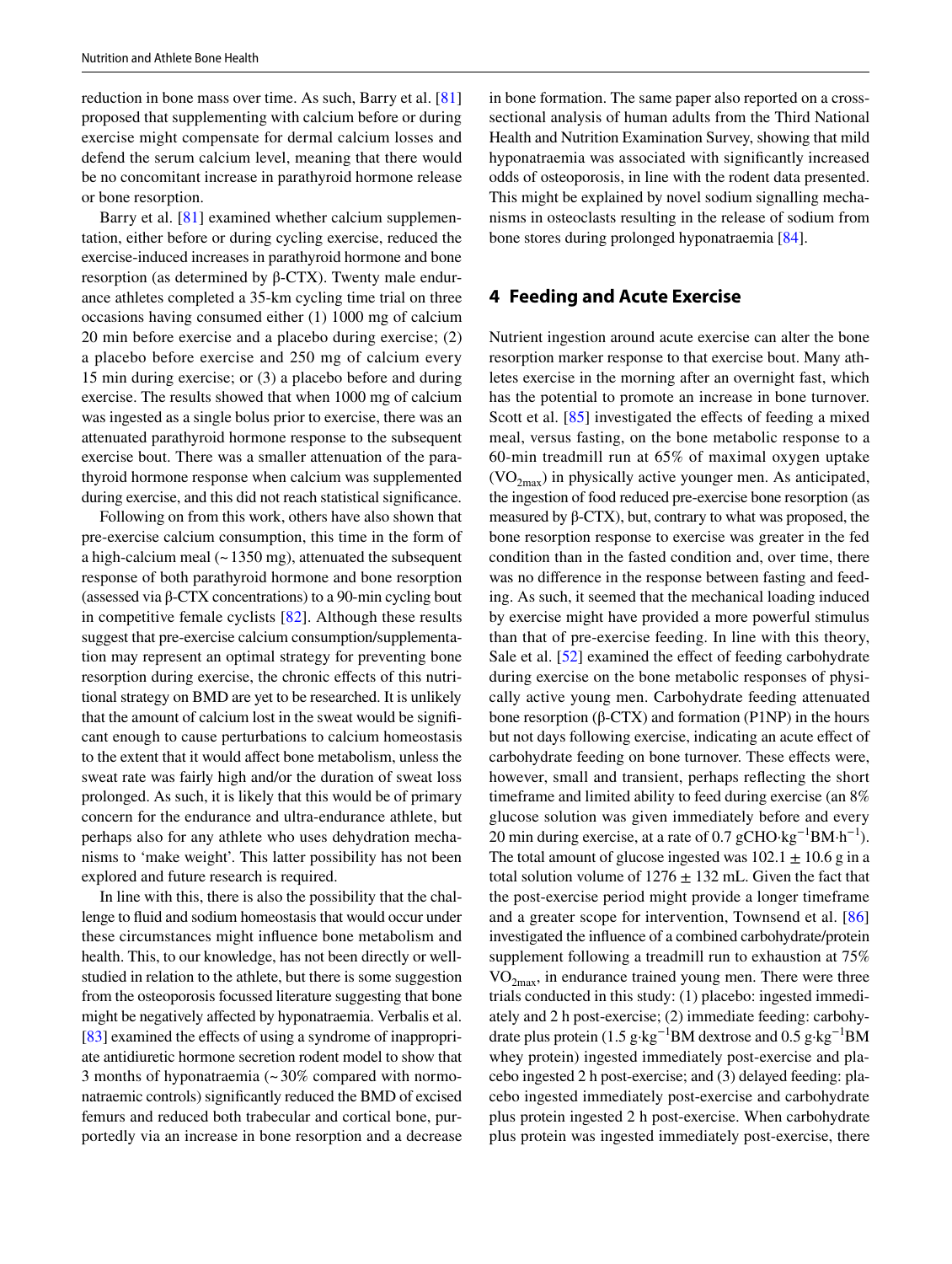was a suppression of the exercise-induced bone resorption (β-CTX) response when compared to the control trial, along with a smaller increase in the bone formation (P1NP) response 3–4 h post-exercise.

It would seem clear that feeding around exercise can moderate the bone metabolic response to that exercise bout, with the post-exercise period being perhaps the most useful timeframe for intervention. Whilst the reduction in bone resorption might be expected to have a protective efect on the bone during periods of high-intensity and/or volume training, one must also consider the possibility that these responses are likely to be important in the adaptation of the bone. Longer-term studies are therefore required to determine whether or not these shorter-term or acute responses to feeding around exercise are positive for bone health. The studies in this area have largely been conducted in men, and it would be of interest to determine whether the same efects are seen in exercising women.

# **5 Conclusion**

Bone health is an important issue for some athletes, particularly those who are at a greater risk of low or lower BMD. These athletes should develop strategies to take care of their bones, particularly during adolescence and early adulthood, even at the expense of their training and performance, given that trying to overcome an already low bone mass in later life is extremely difficult. Taking care of their diet and nutrition might help athletes to better protect their bones against the demands of their sport. Dietary advice for athletes in this regard should remain in line with the advice given to the general population, with some consideration given to where there would be a need for higher intakes to match the needs of the sport and to optimise function, although there are several specifc challenges that certain athletes might face over and above those faced by the general population. In this review, we have attempted to acknowledge some of these potential issues and highlight the information that is currently available to support these views. There is, however, a dearth of information relating to the efects (particularly the longer-term efects) of diferent dietary and nutritional practices on bone health in athletes, and signifcant research effort is required on this topic in the future. In terms of seeking the best possible practical advice, athletes could seek a well-qualifed sports dietician/nutritionist.

## **5.1 Some Suggestions for Future Work**

• There is still a requirement to clearly define which types of athlete are and which types of athlete are not at risk of longer-term bone health issues, such as osteopenia and osteoporosis.

- Further research is needed to determine the wider implications of reduced energy availability, beyond bone, as suggested by the RED-S syndrome; currently these are not well researched.
- It remains to be clearly established whether there is or is not a male athlete triad and whether the bone health implications of reduced energy availability are seen at the same level as in females or whether males are a little more resistant to the effects of low energy availability.
- It remains to be determined whether there is or is not a threshold beyond which lower energy availabilities (less than 45 kcal·kgLBM<sup>-1</sup>·day<sup>-1</sup>) do not result in reduced bone formation.
- Further research is required into the periodisation of low energy availabilities in endurance athletes, such that they can beneft from the positive efects of calorie restriction on the endurance phenotype but without putting their bone health at risk.
- More work is required in athletes to determine the effects of nutrient availability (particularly of carbohydrate) separately from energy availability on bone health.
- Although there are data available to suggest that preexercise calcium consumption and/or supplementation can reduce the bone resorption response to endurance exercise, the chronic efects of this strategy on bone mass and strength are not yet known.
- The amounts of calcium lost during training in endurance and ultra-endurance athletes are still not well known, nor is the amount of calcium lost during more passive sweating, particularly in hot environments, such as might be performed by weight-making athletes.
- No research has been conducted in athletes to determine whether or not there is an effect of sweat sodium loss on bone.
- Longer-term studies are needed to determine whether or not the shorter-term or acute responses of bone metabolism to feeding are positive for bone health. These studies should also seek to determine whether feeding should be periodised around hard training blocks rather than constant so as not to reduce the potential adaptation of the bone to exercise training.

**Acknowledgements** This supplement is supported by the Gatorade Sports Science Institute (GSSI). The supplement was guest edited by Lawrence L. Spriet, who attended a meeting of the GSSI Expert Panel in March 2019 and received honoraria from the GSSI, a division of PepsiCo, Inc., for his participation in the meeting. Dr. Spriet received no honoraria for guest editing the supplement. Dr. Spriet suggested peer reviewers for each paper, which were sent to the *Sports Medicine* Editor-in-Chief for approval, prior to any reviewers being approached. Dr. Spriet provided comments on each paper and made an editorial decision based on comments from the peer reviewers and the Editorin-Chief. Where decisions were uncertain, Dr. Spriet consulted with the Editor-in-Chief.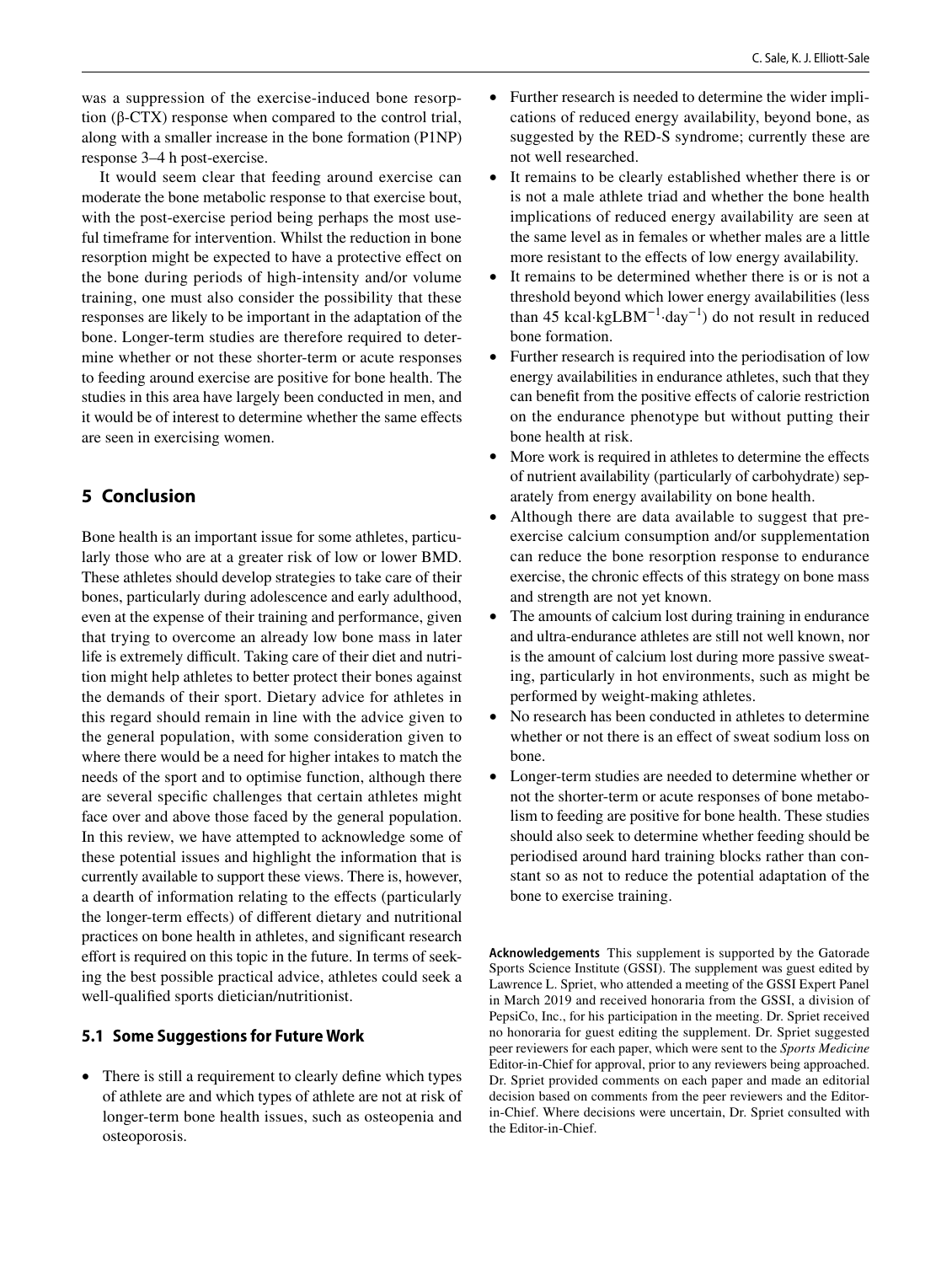#### **Compliance with Ethical Standards**

**Funding** This article is based on a presentation by Craig Sale to the GSSI Expert Panel in March 2019. Funding for attendance at that meeting together with an honorarium for preparation of this article were provided by the GSSI.

**Conflict of interest** While some of the authors' own work described herein was funded by the UK Ministry of Defence (Army) and the English Institute of Sport, Craig Sale and Kirsty Elliott-Sale declare that they have no potential conficts of interest relevant to the content of this review.

**Open Access** This article is distributed under the terms of the Creative Commons Attribution 4.0 International License [\(http://creativeco](http://creativecommons.org/licenses/by/4.0/) [mmons.org/licenses/by/4.0/](http://creativecommons.org/licenses/by/4.0/)), which permits unrestricted use, distribution, and reproduction in any medium, provided you give appropriate credit to the original author(s) and the source, provide a link to the Creative Commons license, and indicate if changes were made.

## **References**

- <span id="page-10-0"></span>1. Santos L, Elliott-Sale KJ, Sale C. Exercise and bone health across the lifespan. Biogerontology. 2017;18(6):931–46.
- <span id="page-10-1"></span>2. Dobbs MB, Buckwalter J, Saltzman C. Osteoporosis: the increasing role of the orthopaedist. Iowa Orthop J. 1999;19:43–52.
- <span id="page-10-2"></span>3. Johnell O, Kanis J. Epidemiology of osteoporotic fractures. Osteoporos Int. 2005;16(Suppl. 2):S3–7.
- <span id="page-10-3"></span>4. World Health Organization. Assessment of fracture risk and its application to screening for postmenopausal osteoporosis. Technical Report Series, 843. 1994. Geneva.
- <span id="page-10-4"></span>5. Hernlund E, Svedbom A, Ivergård M, Compston J, Cooper C, Stenmark J, et al. Osteoporosis in the European Union: medical management, epidemiology and economic burden. A report prepared in collaboration with the International Osteoporosis Foundation (IOF) and the European Federation of Pharmaceutical Industry Associations (EFPIA). Arch Osteoporos.  $2013.8.136$
- <span id="page-10-5"></span>6. National Institute for Health and Clinical Excellence. Osteoporosis fragility fracture risk—Costing report. 2012.
- <span id="page-10-6"></span>7. Recker RR, Davies KM, Hinders SM, Heaney RP, Stegman MR, Kimmel DB. Bone gain in young adult women. JAMA. 1992;268:2403–8.
- <span id="page-10-7"></span>8. Henry YM, Fatayerji D, Eastell R. Attainment of peak bone mass at the lumbar spine, femoral neck and radius in men and women: relative contributions of bone size and volumetric bone mineral density. Osteoporos Int. 2004;15:263–73.
- <span id="page-10-8"></span>9. Ranson CA, Burnett AF, Kerslake RW. Injuries to the lower back in elite fast bowlers: acute stress changes on MRI predict stress fracture. J Bone Jt Surg. 2010;92(12):1664–8.
- <span id="page-10-9"></span>10. Scofeld KL, Hecht S. Bone health in endurance athletes: runners, cyclists and swimmers. Curr Sports Med Rep. 2012;11(6):328–34.
- <span id="page-10-10"></span>11. Dolan E, McGoldrick A, Davenport C, Kelleher G, Byrne B, Tormey W, et al. An altered hormonal profle and elevated rate of bone loss are associated with low bone mass in professional horse-racing jockeys. J Bone Miner Metab. 2012;30(5):534-42.
- <span id="page-10-11"></span>12. Wilson G, Hill J, Sale C, Morton JP, Close GL. Elite male fat jockeys display lower bone density and lower resting metabolic rate than their female counterparts: implications for athlete welfare. Appl Physiol Nutr Metab. 2015;40(12):1318–20.
- <span id="page-10-12"></span>13. Amorim T, Koutedakis Y, Nevill A, Wyon M, Maia J, Machado J, et al. Bone mineral density in vocational and professional ballet dancers. Osteoporos Int. 2017;28:2903–12.
- <span id="page-10-13"></span>14. Wewege MA, Ward RE. Bone mineral density in pre-professional female ballet dancers: a systematic review and meta-analysis. J Sci Med Sport. 2018;21:783–8.
- <span id="page-10-14"></span>15. Frost HM. The mechanostat: a proposed pathogenetic mechanism of osteoporoses and the bone mass efects of mechanical and nonmechanical agents. Bone Miner. 1987;2(2):73–85.
- <span id="page-10-15"></span>16. Clowes JA, Hannon RA, Yap TS, Hoyle NR, Blumsohn A, Eastell R. Efect of feeding on bone turnover markers and its impact on biological variability of measurements. Bone. 2002;30(6):886–90.
- <span id="page-10-16"></span>17. Walsh JS, Henriksen DB. Feeding and bone. Arch Biochem Biophys. 2010;503(1):11–9.
- <span id="page-10-17"></span>18. Babraj JA, Smith K, Cuthbertson DJ, Rickhuss P, Dorling JS, Rennie MJ. Human bone collagen synthesis is a rapid, nutritionally modulated process. J Bone Miner Res. 2005;20(6):930–7.
- <span id="page-10-18"></span>19. Schlemmer A, Hassager C. Acute fasting diminishes the circadian rhythm of biochemical markers of bone resorption. Eur J Endocrinol. 1999;140(4):332–7.
- <span id="page-10-19"></span>20. Mitchell PJ, Cooper C, Dawson-Hughes B, Gordon CM, Rizzoli R. Life-course approach to nutrition. Osteoporos Int. 2015;26:2723–42.
- <span id="page-10-20"></span>21. Palacios C. The role of nutrients in bone health, from A to Z. Crit Rev Food Sci Nutri. 2006;46(8):621–8.
- <span id="page-10-21"></span>22. Jugdaohsingh R. Silicon and bone health. J Nutr Health Ageing. 2007;11(2):99–110.
- <span id="page-10-22"></span>23. Price CT, Langford JR, Liporace FA. Essential nutrients for bone health and a review of their availability in the average North American diet. Open Orthop J. 2012;6:143–9.
- <span id="page-10-23"></span>24. Larson-Meyer ED, Woolf K, Burke L. Assessment of nutrient status in athletes and the need for supplementation. Int J Sports Nutr Exerc Metab. 2018;28:139–58.
- <span id="page-10-24"></span>25. Nattiv A, Loucks AB, Manore MM, Sanborn CF, Sundgot-Borgen J, Warren MP, et al. American College of Sports Medicine position stand. The female athlete triad. Med Sci Sports Exerc. 2007;39(10):1867–82.
- <span id="page-10-25"></span>26. Logue D, Madigan SM, Delahunt E, Heinen M, McDonnell SJ, Corish CA. Low energy availability in athletes: a review of prevalence, dietary patterns, physiological health, and sports performance. Sports Med. 2018;48(1):73–96.
- <span id="page-10-26"></span>27. Heikura IA, Uusitalo ALT, Stellingwerf T, Bergland D, Mero AA, Burke LM. Low energy availability is difficult to assess but outcomes have large impact on bone injury rates in elite distance athletes. Int J Sports Nutr Exerc Metab. 2018;28(4):403–11.
- <span id="page-10-27"></span>28. Papageorgiou M, Dolan E, Elliott-Sale KJ, Sale C. Reduced energy availability: implications for bone health in physically active populations. Eur J Nutr. 2018;57(3):847–59.
- <span id="page-10-28"></span>29. Loucks AB, Kiens B, Wright HH. Energy availability in athletes J Sports Sci. 2011;29(Suppl 1):S7–15.
- <span id="page-10-29"></span>30. Slater J, McLay-Cooke R, Brown R, Black K. Female recreational exercisers at risk for low energy availability. Int J Sports Nutr Exerc Metab. 2016;26(5):421–7.
- <span id="page-10-30"></span>31. Torstveit MK, Fahrenholtz IL, Lichtenstein MB, Stenqvist TB, Melin AK. Exercise dependence, eating disorder symptoms and biomarkers of relative energy defciency in sports (RED-S) among male endurance athletes. BMJ Open Sport Exerc Med. 2019;5(1):e000439.
- <span id="page-10-31"></span>32. Ihle R, Loucks AB. Dose-response relationships between energy availability and bone turnover in young exercising women. J Bone Miner Res. 2004;19(8):1231–40.
- <span id="page-10-32"></span>33. Vasikaran S, Cooper C, Eastell R, Griesmacher A, Morris HA, Trenti T, et al. Markers of bone turnover for the prediction of fracture risk and monitoring of osteoporosis treatment: a need for international reference standards. Osteoporos Int. 2011;22:391–420.
- <span id="page-10-33"></span>34. Thong FS, McLean C, Graham TE. Plasma leptin in female athletes: relationship with body fat, reproductive, nutritional, and endocrine factors. J Appl Physiol. 2000;88(6):2037–44.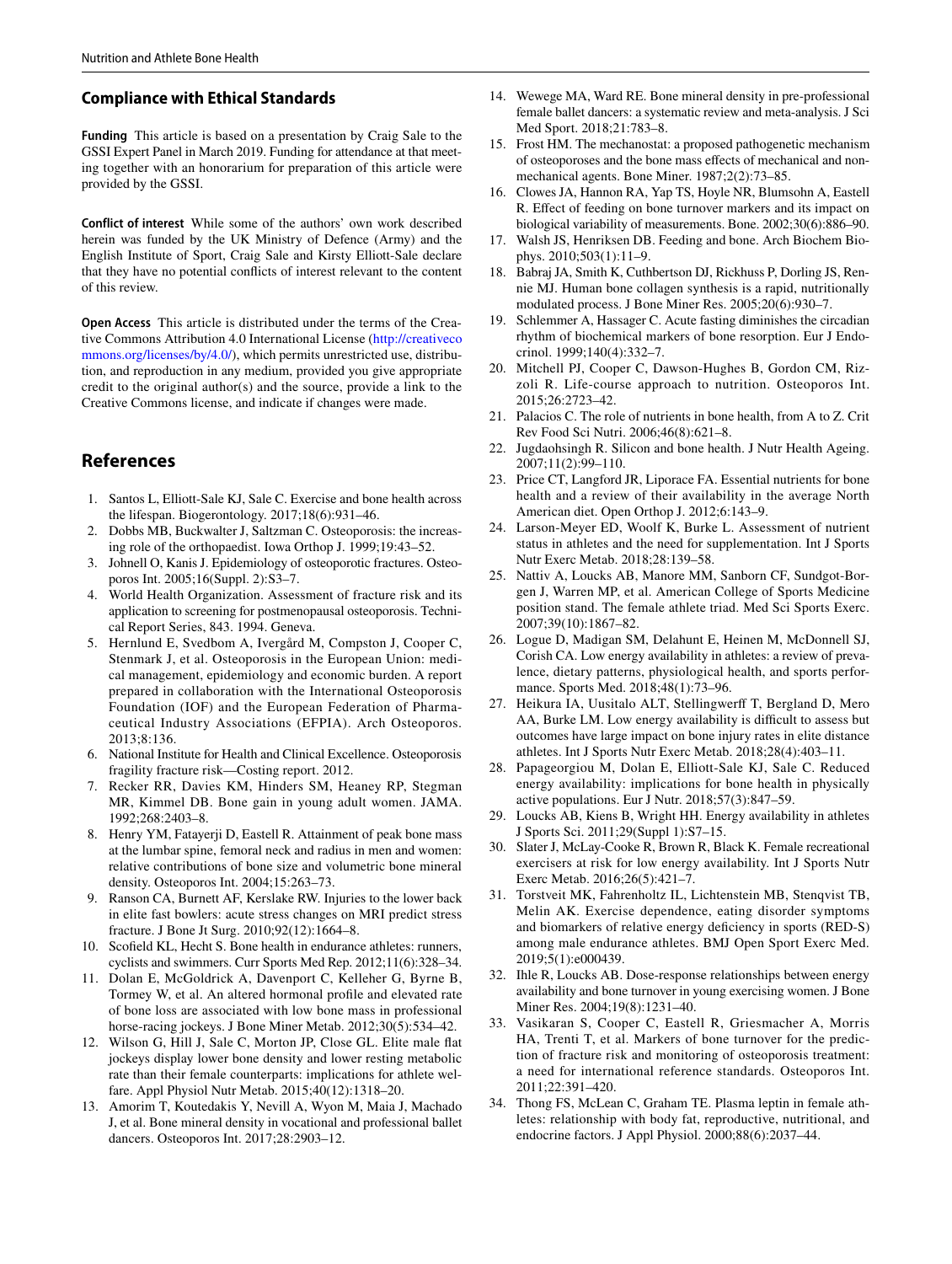- <span id="page-11-0"></span>35. Papageorgiou M, Elliott-Sale KJ, Parsons A, Tang JCY, Greeves JP, Fraser WD, et al. Efects of reduced energy availability on bone metabolism in women and men. Bone. 2017;105:191–9.
- <span id="page-11-1"></span>36. Papageorgiou M, Martin D, Colgan H, Cooper S, Greeves JP, Tang JCY, et al. Bone metabolic responses to low energy availability achieved by diet or exercise in active eumenorrheic women. Bone. 2018;114:181–8.
- <span id="page-11-2"></span>37. Prouteau S, Pelle A, Collomp K, Benhamou L, Courteix D. Bone density in elite judoists and effects of weight cycling on bone metabolic balance. Med Sci Sports Exerc. 2006;38(4):694–700.
- <span id="page-11-3"></span>38. Ackerman KE, Nazem T, Chapko D, Russell M, Mendes N, Taylor AP, et al. Bone microarchitecture is impaired in adolescent amenorrheic athletes compared with eumenorrheic athletes and nonathletic controls. J Clin Endocrinol Metab. 2011;96(10):3123–33.
- 39. Ackerman KE, Putman M, Guereca G, Taylor AP, Pierce L, Herzog DB, et al. Cortical microstructure and estimated bone strength in young amenorrheic athletes, eumenorrheic athletes and nonathletes. Bone. 2012;51(4):680–7.
- 40. De Souza MJ, West SL, Jamal SA, Hawker GA, Gundberg CM, Williams NI. The presence of both an energy deficiency and estrogen defciency exacerbate alterations of bone metabolism in exercising women. Bone. 2008;43(1):140–8.
- <span id="page-11-4"></span>41. Southmayd EA, Mallinson RJ, Williams NI, Mallinson DJ, De Souza MJ. Unique effects of energy versus estrogen deficiency on multiple components of bone strength in exercising women. Osteoporos Int. 2017;28(4):1365–76.
- <span id="page-11-5"></span>42. De Souza MJ, Nattiv A, Joy E, Misra M, Williams NI, Mallinson RJ, et al. 2014 Female Athlete Triad Coalition Consensus Statement on Treatment and Return to Play of the Female Athlete Triad: 1st International Conference held in San Francisco, California, May 2012 and 2nd International Conference held in Indianapolis, Indiana, May 2013. Br J Sports Med. 2014;48(4):289.
- <span id="page-11-6"></span>43. Tenforde AS, Barrack MT, Nattiv A, Fredericson M. Parallels with the female athlete triad in male athletes. Sports Med. 2016;46(2):171–82.
- <span id="page-11-7"></span>44. Mountjoy M, Sundgot-Borgen J, Burke L, Carter S, Constantini N, Lebrun C, et al. The IOC consensus statement: beyond the female athlete triad–relative energy deficiency in sport (RED-S). Br J Sports Med. 2014;48(7):491–7.
- <span id="page-11-8"></span>45. Mountjoy M, Sundgot-Borgen JK, Burke LM, Ackerman KE, Blauwet C, Constantini N, et al. IOC consensus statement on relative energy deficiency in sport (RED-S): 2018 update. Br J Sports Med. 2018;52(11):687–97.
- <span id="page-11-9"></span>46. Stellingwerf T. Case study: body composition periodization in an Olympic-level female middle-distance runner over a 9-year career. Int J Sports Nutr Exerc Metab. 2018;28:428–33.
- <span id="page-11-10"></span>47. Petkus DL, Murray-Kolb LE, De Souza MJ. The unexplored crossroads of the female athlete triad and iron defciency: a narrative review. Sports Med. 2017;47(9):1721–37.
- <span id="page-11-11"></span>48. Noakes T, Volek JS, Phinney SD. Low-carbohydrate diets for athletes: what evidence? Br J Sports Nutr. 2014;48(14):1077–8.
- <span id="page-11-12"></span>49. Chang CK, Borer K, Lin PJ. Low-carbohydrate-high-fat diet: can it help exercise performance? J Hum Kinet. 2017;56:81–92.
- <span id="page-11-13"></span>50. Bjarnason NH, Henriksen EE, Alexandersen P, Christgau S, Henriksen DB, Christiansen C. Mechanism of circadian variation in bone resorption. Bone. 2002;30:307–13.
- <span id="page-11-14"></span>51. de Sousa MV, Pereira RM, Fukui R, Caparbo VF, da Silva ME. Carbohydrate beverages attenuate bone resorption markers in elite runners. Metabolism. 2014;63(12):1536–41.
- <span id="page-11-15"></span>52. Sale C, Varley I, Jones TW, James RM, Tang JC, Fraser WD, et al. Efect of carbohydrate feeding on the bone metabolic response to running. J Appl Physiol. 2015;119(7):824–30.
- <span id="page-11-16"></span>53. Bielohuby M, Matsuura M, Herbach N, Kienzle E, Slawik M, Hoefich A, et al. Short-term exposure to low-carbohydrate, highfat diets induces low bone mineral density and reduces bone formation in rats. J Bone Miner Res. 2010;25(2):275–84.
- <span id="page-11-17"></span>54. Carter JD, Vasey FB, Valeriano J. The efect of a low-carbohydrate diet on bone turnover. Osteoporos Int. 2006;17(9):1398–403.
- <span id="page-11-18"></span>55. Morton RW, Murphy KT, McKellar SR, Schoenfeld BJ, Henselmans M, Helms E, et al. A systematic review, meta-analysis and meta-regression of the effect of protein supplementation on resistance training-induced gains in muscle mass and strength in healthy adults. Br J Sports Med. 2018;52:376–84.
- <span id="page-11-19"></span>56. Kraut J, Coburn J. Bone, acid and osteoporosis. N Engl J Med. 1998;330:1821–2.
- <span id="page-11-20"></span>57. Barzel U, Massey L. Excess dietary protein can adversely efect bone. J Nutr. 1998;128:1051–3.
- <span id="page-11-21"></span>58. Dolan E, Sale C. Protein and bone health across the lifespan. Proc Nutr Soc. 2018;78(1):45–55.
- <span id="page-11-22"></span>59. Fenton T, Eliasziw M, Lyon A, Tough SC, Hanley DA. Metaanalysis of the quantity of calcium excretion associated with the net acid excretion of the modern diet under the acid ash diet hypothesis. Am J Clin Nutr. 2008;88:1159–66.
- <span id="page-11-23"></span>60. Macdonald HM, New SA, Fraser WD, Campbell MK, Reid DM. Low dietary potassium intakes and high dietary estimates of net endogenous acid production are associated with low bone mineral density in premenopausal women and increased markers of bone resorption in postmenopausal women. Am J Clin Nutr. 2005;81:923–33.
- <span id="page-11-24"></span>61. Kerstetter JE, O'Brien KO, Caseria DM, Wall DE, Insogna KL. The impact of dietary protein on calcium absorption and kinetic measures of bone turnover in women. J Clin Endocrinol Metab. 2005;90(1):26–31.
- <span id="page-11-25"></span>62. Heaney R. Bone Health. Am J Clin Nutr. 2007;85:300–3.
- <span id="page-11-26"></span>63. Zimmerman E, Busse B, Ritchie R. The fracture mechanics of human bone: infuence of disease and treatment. Bonekey Rep. 2015;4:743.
- <span id="page-11-27"></span>64. O'Bryan KR, Doering TM, Morton RW, Coffey VG, Phillips SM, Cox GR. Do multi-ingredient protein supplements augment resistance training-induced gains in skeletal muscle mass and strength? A systematic review and meta-analysis of 35 trials. Br J Sports Med. 2019. [https://doi.org/10.1136/bjsports-2018-099889.](https://doi.org/10.1136/bjsports-2018-099889)
- <span id="page-11-28"></span>65. Kohrt WM, Barry DW, Schwartz RS. Muscle forces or gravity: what predominates mechanical loading on bone? Med Sci Sports Exerc. 2009;41:2050–5.
- <span id="page-11-29"></span>66. Rizzoli R, Biver E, Bonjour JP, Coxam V, Goltzman D, Kanis JA, et al. Benefts and safety of dietary protein for bone health an expert consensus paper endorsed by the European Society for Clinical and Economical Aspects of Osteoporosis, Osteoarthritis, and Musculoskeletal Diseases and by the International Osteoporosis Foundation. Osteoporos Int. 2018;29(9):1933–48.
- <span id="page-11-30"></span>67. Owens DJ, Fraser WD, Close GL. Vitamin D and the athlete: emerging insights. Eur J Sport Sci. 2015;15(1):73–84.
- <span id="page-11-31"></span>68. Pearce SH, Cheetham TD. Diagnosis and management of vitamin D defciency. BMJ. 2010;340:b5664.
- <span id="page-11-32"></span>69. Scientifc Advisory Committee on Nutrition. Vitamin D and Health. 2016; [https://www.gov.uk/government/groups/scientifc](https://www.gov.uk/government/groups/scientific-advisory-committee-on-nutrition) [-advisory-committee-on-nutrition.](https://www.gov.uk/government/groups/scientific-advisory-committee-on-nutrition) Accessed 17 Oct 2019.
- <span id="page-11-33"></span>70. The Institute of Medicine. Dietary Guidelines for Americans 2010. 2010; [https://health.gov/dietaryguidelines/dga2010/dieta](https://health.gov/dietaryguidelines/dga2010/dietaryguidelines2010.pdf) [ryguidelines2010.pdf](https://health.gov/dietaryguidelines/dga2010/dietaryguidelines2010.pdf). Accessed 17 Oct 2019.
- <span id="page-11-34"></span>71. Holick MF. Vitamin D deficiency. N Engl J Med. 2007;357(3):266–81.
- <span id="page-11-35"></span>72. Angeline ME, Gee AO, Shindle M, Warren RF, Rodeo SA. The efects of vitamin D defciency in athletes. Am J Sports Med. 2013;41:461–4.
- <span id="page-11-36"></span>73. Cannell JJ, Hollis BW, Sorenson MB, Taft TN, Anderson JJ. Athletic performance and vitamin D. Med Sci Sports Exerc. 2009;41:1102–10.
- <span id="page-11-37"></span>74. Miller JR, Dunn KW, Ciliberti LJ, Patel RD, Swanson BA. Association of vitamin D with stress fractures: a retrospective cohort study. J Foot Ankle Surg. 2016;55(1):117–20.